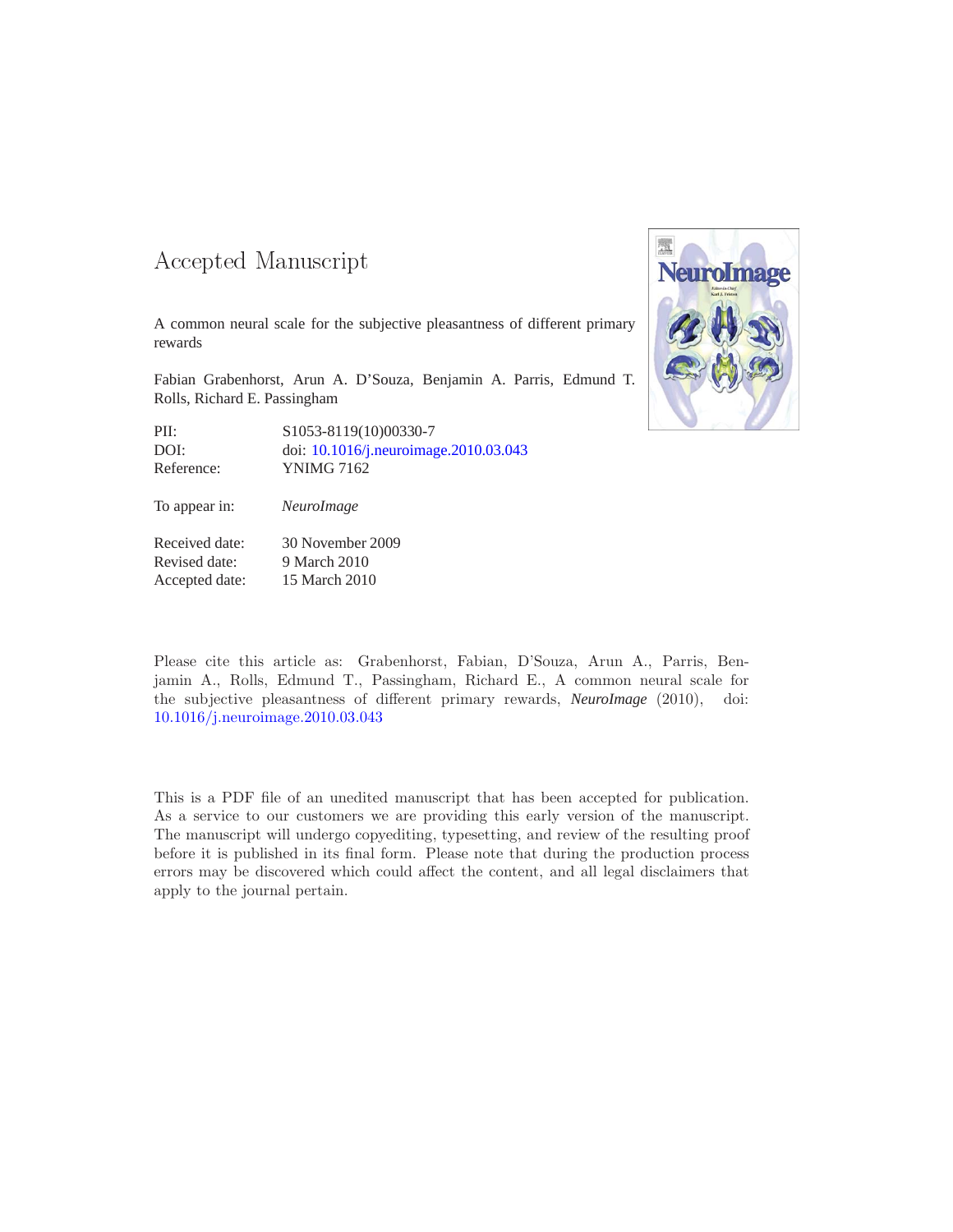### **FPTED MANU**

### **A common neural scale for the subjective pleasantness of different primary rewards**

Fabian Grabenhorst<sup>1, 2</sup>, Arun A. D'Souza<sup>3</sup>, Benjamin A. Parris<sup>4</sup>, Edmund T. Rolls<sup>5</sup> and Richard E. Passingham<sup>1</sup>

<sup>1</sup> Department of Experimental Psychology, University of Oxford, Oxford, UK.

<sup>2</sup> Present address: Department of Physiology, Development and Neuroscience, University of Cambridge, UK

<sup>3</sup> Present address: School of Psychology and Trinity College Institute of Neuroscience, Trinity College Dublin, Ireland.

<sup>4</sup>Psychology Research Group, University of Bournemouth, School of Design, Engineering and Computing, Bournemouth, UK.

<sup>5</sup>Oxford Centre for Computational Neuroscience, Oxford, UK. www.oxcns.org

From Start of the Start of Prematurities:<br>
Frimary rewards<br>
mhorst<sup>1,2</sup>, Arun A. D'Souza<sup>3</sup>, Benjamin A. Parris<sup>4</sup>, Edmu<br>
Richard E. Passingham<sup>1</sup><br>
Experimental Psychology, University of Oxford, Oxford, UK.<br>
Department of Corresponding author: Fabian Grabenhorst Department of Physiology, Development and Neuroscience University of Cambridge Downing Street Cambridge CB2 3DY

Email: fg292@cam.ac.uk

Running head: A common scale for reward

Keywords: Abstract, prefrontal cortex, orbitofrontal, ventral striatum, decision-making, pleasure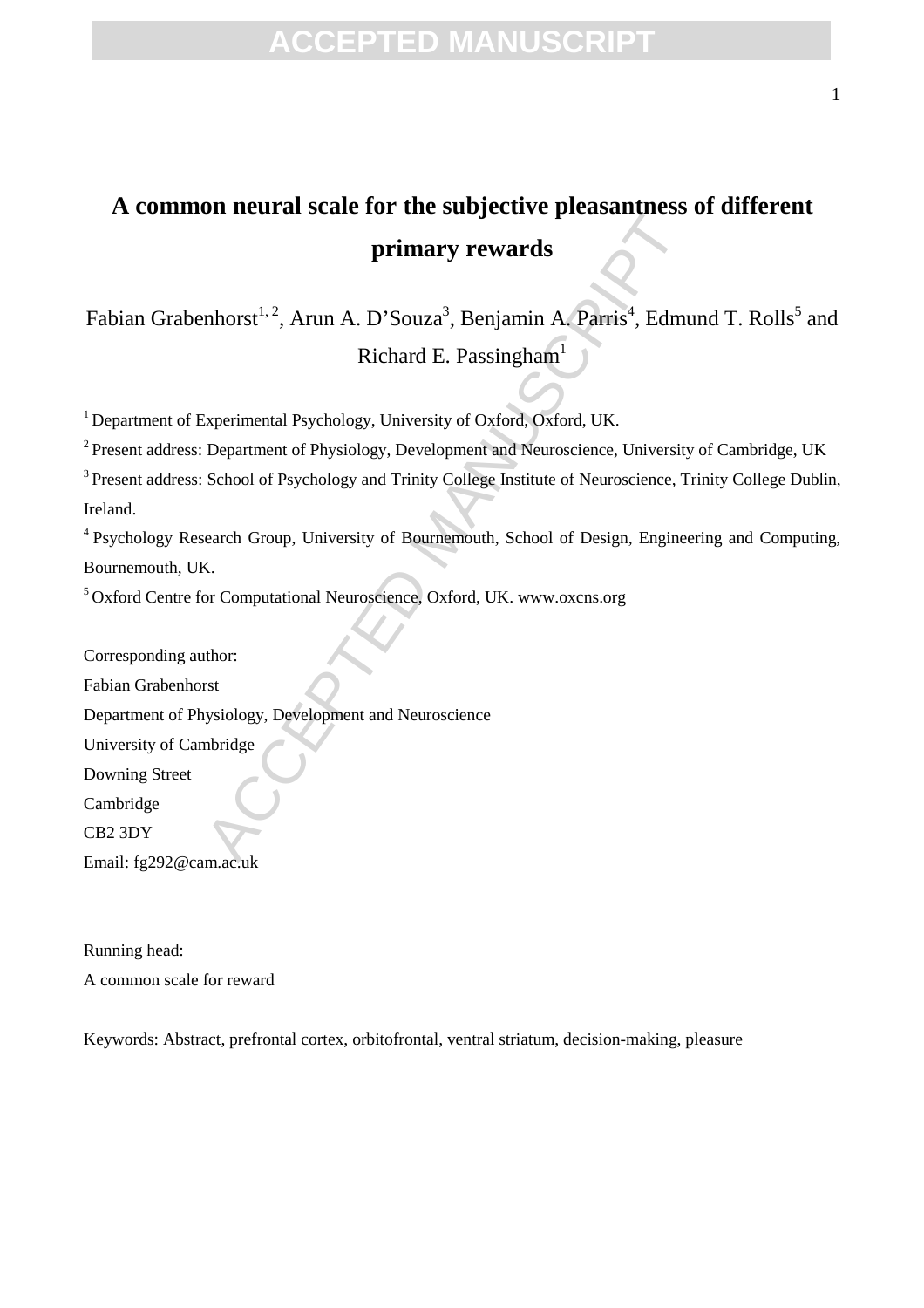#### **ABSTRACT**

antness of two different rewards on the same neural scale. We fall cortex that correlated with the subjective pleasantness of ls, taste in the mouth and warmth on the hand. The evidence came a between-group comparison of t When an economic decision is taken, it is between goals with different values, and the values must be on the same scale. Here, we used functional MRI to search for a brain region that represents the subjective pleasantness of two different rewards on the same neural scale. We found activity in the ventral prefrontal cortex that correlated with the subjective pleasantness of two fundamentally different rewards, taste in the mouth and warmth on the hand. The evidence came from two different investigations, a between-group comparison of two independent fMRI studies, and from a withinsubject study. In the latter, we showed that neural activity in the same voxels in the ventral prefrontal cortex correlated with the subjective pleasantness of the different rewards. Moreover, the slope and intercept for the regression lines describing the relationship between activations and subjective pleasantness were highly similar for the different rewards. We also provide evidence that the activations did not simply represent multisensory integration or the salience of the rewards. The findings demonstrate the existence of a specific region in the human brain where neural activity scales with the subjective pleasantness of qualitatively different primary rewards. This suggests a principle of brain processing of importance in reward valuation and decision-making.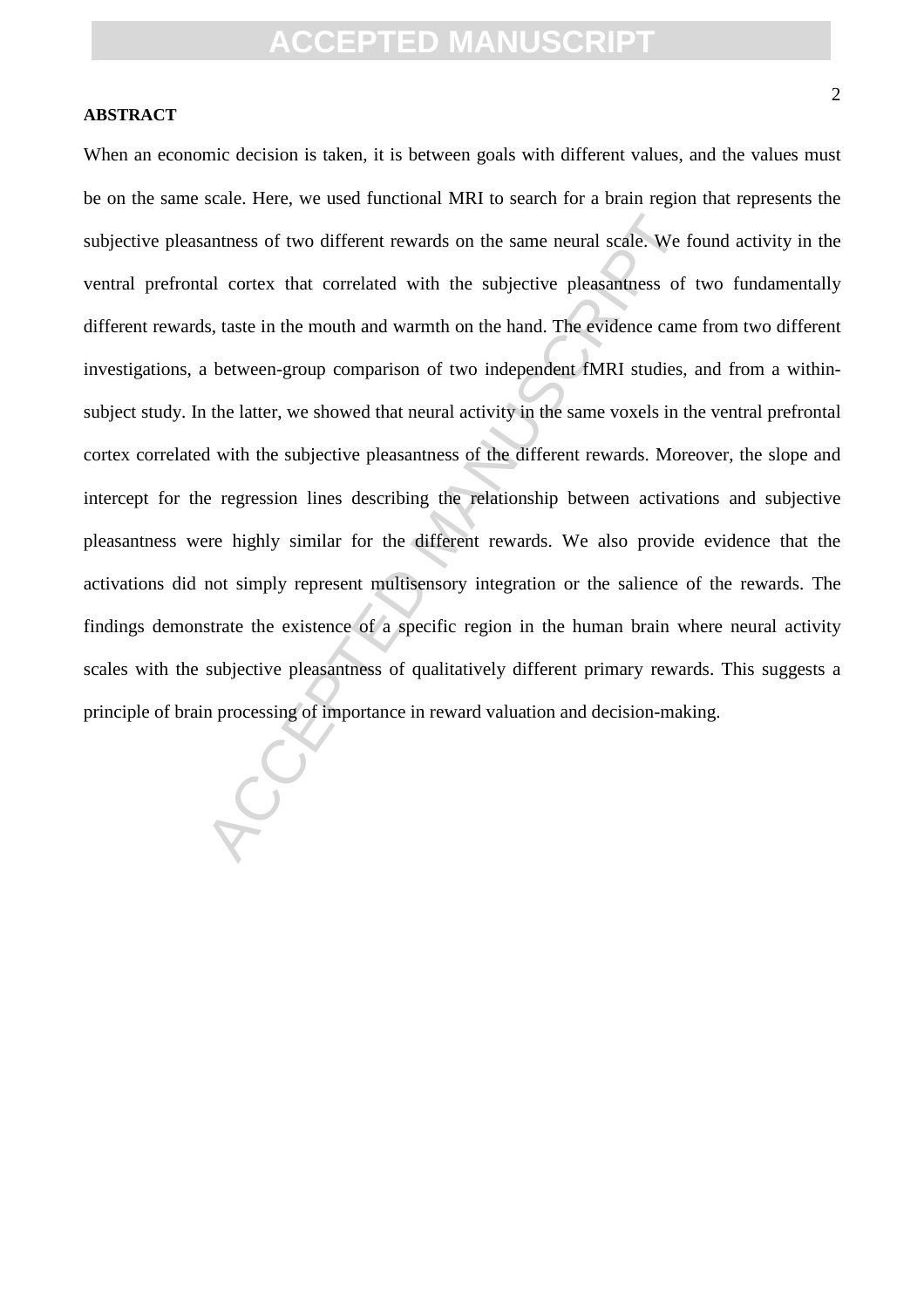#### **INTRODUCTION**

and approaching a source of warm pleasant touch.<br>ifferent courses of action the brain needs to compare the values of<br>ling outcomes. It has been suggested that the values of different k<br>common currency (Montague and Berns, Making adaptive choices between different types of rewards requires a comparison of their values on a common scale. For example, consider a situation where a choice has to be made between consuming a palatable food and approaching a source of warm pleasant touch. In order to decide between these different courses of action the brain needs to compare the values of two fundamentally disparate rewarding outcomes. It has been suggested that the values of different kinds of rewards are converted into a common currency (Montague and Berns, 2002; Rolls, 1999) so as to represent them on the same scale (Rolls and Grabenhorst, 2008). According to economic utility theory (Bernoulli, 1738 / 1954), individuals represent the desirability of different goods by assigning subjective utilities to them that can be measured in individual choices. Ecological theories (McFarland and Sibly, 1975) also propose that choosing between different courses of action requires a comparison of their subjective values in a common currency.

From a psychological perspective, subjective pleasure may serve as the state that corresponds to this common currency (Cabanac, 1992). This can be measured by subjective ratings given by human subjects. Brain imaging can then be used to identify regional activations that correlate with these ratings. Using this approach, neural representations of the subjective pleasantness of different types of rewards have been found in brain areas including the orbitofrontal (Grabenhorst and Rolls, 2009; Grabenhorst et al., 2007; Grabenhorst et al., 2009; Kringelbach et al., 2003) and anterior cingulate cortices (Grabenhorst and Rolls, 2008; Grabenhorst et al., 2007; Grabenhorst et al., 2009; McCabe and Rolls, 2007). However, none of these investigations has directly tested whether the same brain area represents the subjective pleasantness of qualitatively different rewards on a common neural scale.

Using an operational measure of value inferred from choices it has been shown that single neurons in the macaque orbitofrontal cortex encode an abstract representation of the economic value of juice rewards as a linear function of their firing rate (Padoa-Schioppa and Assad, 2006). This representation is invariant with respect to the different types of juice that are available (Padoa-Schioppa and Assad, 2008).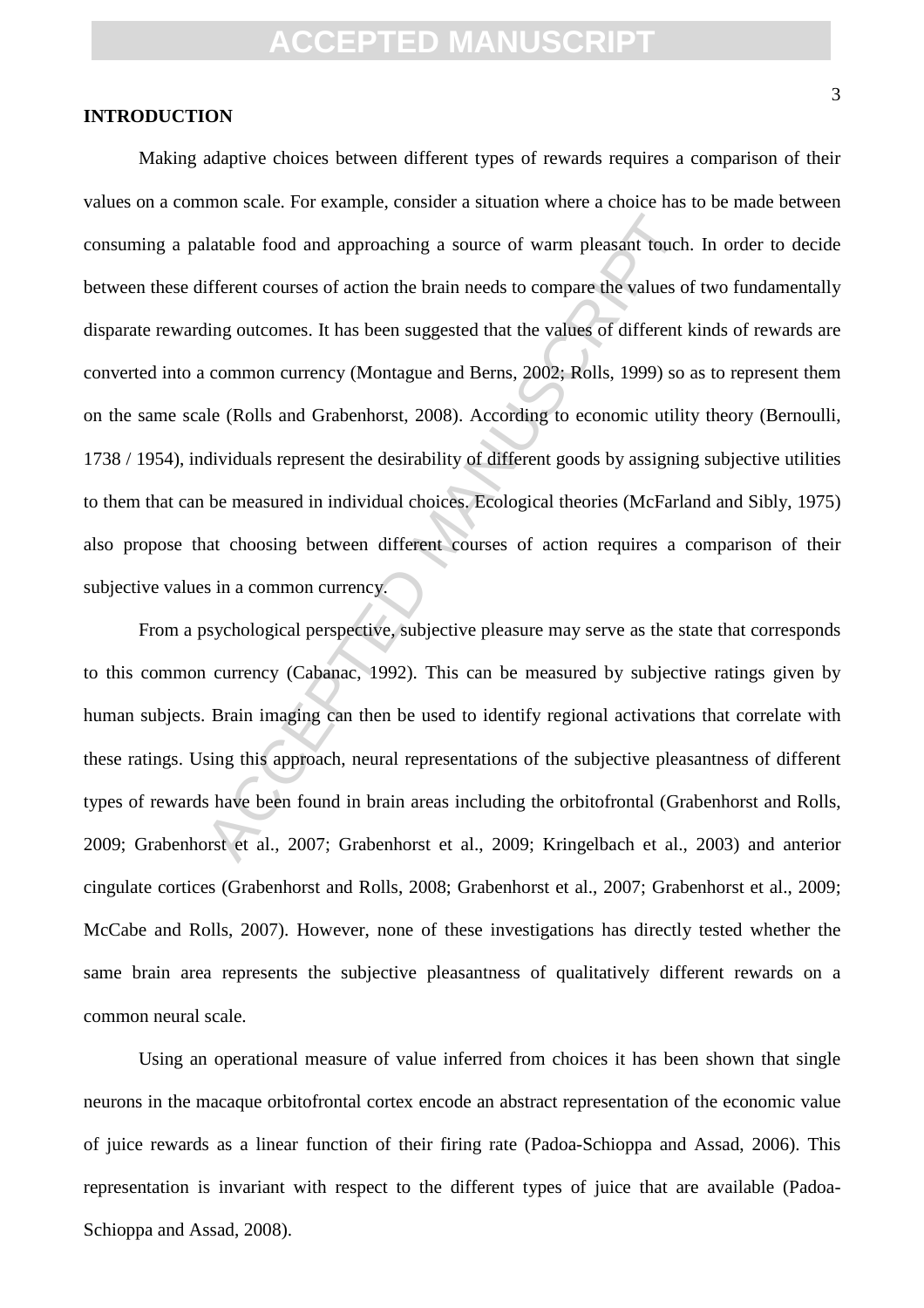tum processes monetary as well as social rewards (Izuma et al., 2<br>son in that study was between receiving a high reward and re<br>en the possibility that the effects were related to the salience of re<br>of teward value per se. It remains unclear, however, whether a common brain region also encodes the subjective reward value of qualitatively different types of reward, rather than, for example two types of juice (Padoa-Schioppa and Assad, 2008). A recent functional neuroimaging investigation has shown that the human striatum processes monetary as well as social rewards (Izuma et al., 2008). However, the crucial comparison in that study was between receiving a high reward and receiving no reward, which leaves open the possibility that the effects were related to the salience of receiving an affective stimulus and not reward value per se. Moreover, the study did not correlate activations with subjective ratings of value.

In the present experiments, we therefore compared two qualitatively different rewards, and used fMRI to test whether brain areas were present with activations that correlate with the subjective ratings of pleasantness of both the hand thermal and taste/flavor types of reward. We also checked whether the relationship between the activations and ratings of pleasantness was due to salience or intensity.

#### **MATERIALS AND METHODS**

#### **Design**

We compared two qualitatively different rewards, and used fMRI to search for activations that correlated with the subjective ratings of pleasantness of both the types of reward. In Investigation 1 we performed two fMRI studies that separately investigated neural value representations for thermal stimuli applied to the hand and for taste rewards, and then combined these datasets at the group level in order to test whether there were brain areas in which the activations were related to the subjective ratings for both temperature and taste reward.

We found in Investigation 1 common brain areas where activations were related to the pleasantness of both temperature and taste reward. We therefore performed Investigation 2 in which in the single event design thermal stimuli applied to the hand, and flavor stimuli, were interleaved in permuted trial order in individual subjects, allowing us to test again whether common areas were activated by the thermal and flavor reward stimuli, and if so, whether the BOLD (blood oxygenation

 $\overline{A}$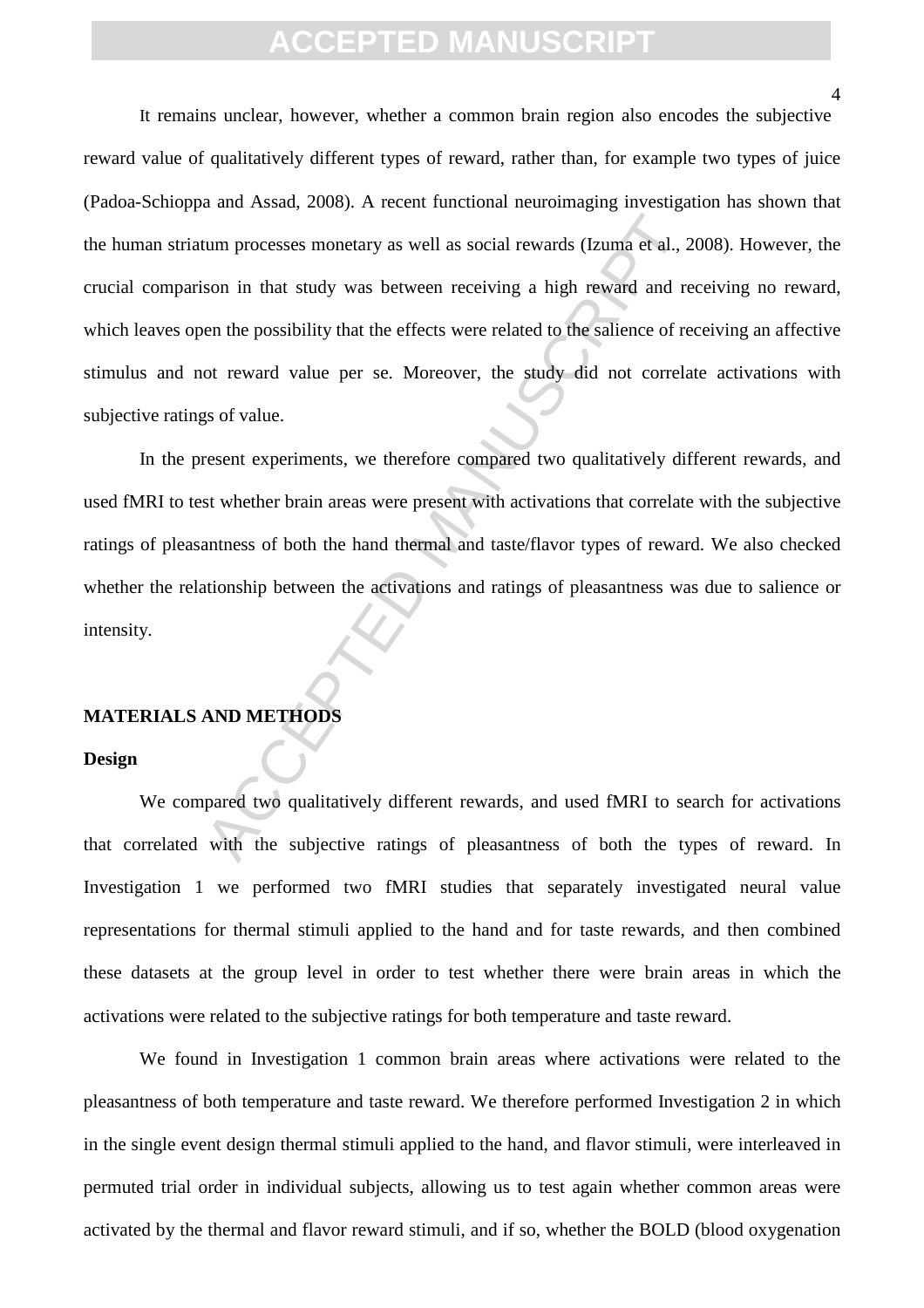level dependent) activations found in relation to the pleasantness of these different stimulus types were on the same scale. The similarity of the scale was tested by comparing the slope of the change of the BOLD signal as a function of the subjective pleasantess ratings of the two types of stimuli. We ensured that the behavior required on the temperature and flavor trials was similar by asking for similar ratings on both trial types, namely ratings of pleasantness and then of intensity/fattiness.

Importantly, we also checked whether the relationship between the activations and ratings of pleasantness was due to salience or intensity. We did this in two ways. First, we included both positive and negative rewards which were more salient than the neutral stimuli. Second, we obtained independent ratings of the intensity or sensory properties of the stimuli. This allowed us to rule out the possibility that the relationship to pleasantness was artefactual.

#### **Subjects**

is behavior required on the temperature and flavor trials was simulated by the temperature and flavor trials was simulated by, we also checked whether the relationship between the actival sum of the salience or intensity. All experiments were with healthy volunteers who gave written informed consent before the experiments. Ethical approval was provided by the Central Oxford Research Ethics Committee. For Investigation 1, twelve healthy volunteers (6 male and 6 female, mean age 26) participated in the study involving temperature stimuli and twelve different healthy volunteers (6 male and 6 female, mean age 24) in the study involving taste stimuli, as previously reported (Grabenhorst et al., 2008a; Rolls et al., 2008a). Fourteen different healthy volunteers (9 male and 5 female, mean age 24) participated in Investigation 2. The participants in the taste study in Investigation 1 and the participants in Investigation 2 were asked not to eat for three hours before the experiment.

#### **Experimental protocol**

For the temperature study reported in Investigation 1, different thermal stimuli were applied to the hand on each trial. The different thermal stimuli were a warm pleasant stimulus (41°C), a cold unpleasant stimulus (12°C), a combined warm and cold stimulus (41°C + 12°C), and a second combination designed to be less pleasant ( $39^{\circ}C + 12^{\circ}C$ ). Two separate thermodes were applied to the palm and dorsum of the hand. This allowed us to produce mixtures of warm and cold simultaneously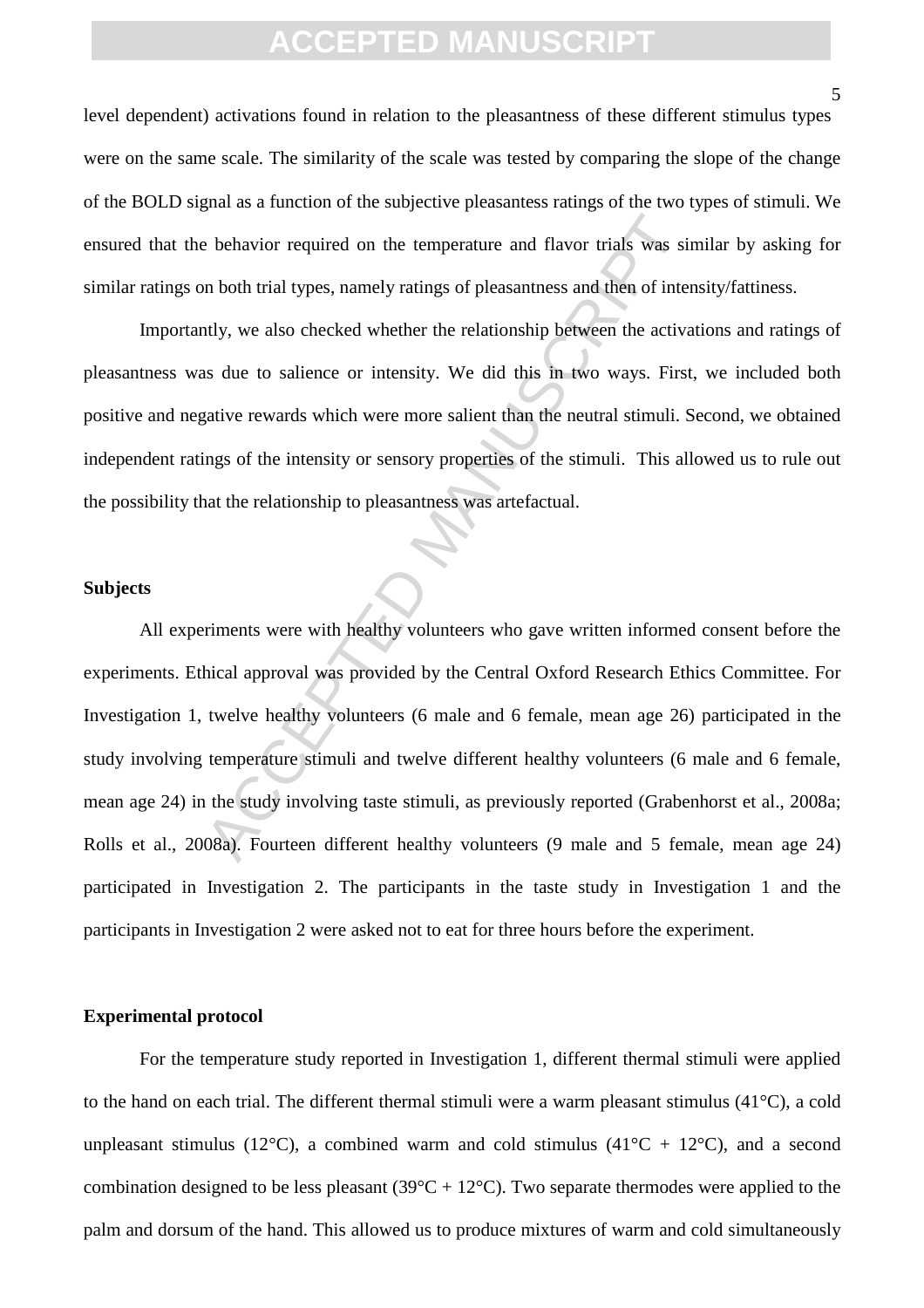6

ous taste' or 'monosodium glutamate'. The word labels were de<br>pleasantness of the taste stimulus. Because the subjects manufactures of the taste stimulus. Because the subjects manufact<br>dimensity of the stimuli in both inve on a single trial to provide a wider range of affective stimuli. For the taste study reported in Investigation 1, a taste stimulus consisting mainly of 0.1 M monosodium glutamate (MSG) which produced the taste of umami, was delivered orally on each trial and labelled on different trials as 'rich and delicious taste' or 'monosodium glutamate'. The word labels were designed to modulate the subjective pleasantness of the taste stimulus. Because the subjects made ratings of the pleasantness and intensity of the stimuli in both investigations, we were able to analyze how their subjective evaluation of the thermal and taste stimuli in terms of their pleasantness and intensity were related to neural activations in different brain regions by correlating the subjective ratings with the fMRI BOLD signals measured on every trial. In both investigations, the participants were instructed to spread their ratings of pleasantness throughout the range of the rating scale, and the participants had experienced the full range of the different stimuli before the start of the experiment. The analyses conducted for Investigation 1 were based on datasets collected for previous investigations of the neural correlates of the reward value of temperature and taste stimuli (Grabenhorst et al., 2008a; Rolls et al., 2008a). Details on the experimental design and functional imaging acquisition and analysis used in these investigations are provided in the Supplementary Methods.

 For Investigation 2, different thermal and flavor stimuli were delivered on each trial. The thermal stimuli were applied to the hand and consisted of a warm pleasant stimulus (38°C) or a cold unpleasant stimulus ( $14^{\circ}$ C). The ambient room temperature was approximately  $20^{\circ}$ C for all subjects. To allow for individual differences in sensitivity to thermal stimuli the thermal stimuli were adjusted by up to 1°C for each participant before the scanning so that the warm stimulus was rated as pleasant and the cold stimulus as unpleasant without being painful. The flavor stimuli consisted of a pleasant vanilla-flavored dairy drink and, to provide for a range of pleasantness values in the investigation, an unpleasant strawberry-flavored dairy drink. Both types of flavor stimuli were presented as a low fat version (0.1% fat milk) and a high fat version (single cream, 18% fat) to produce a range of liquid food stimuli that differed in taste, olfactory and texture components. For example, the vanilla and strawberry stimuli differed in their amount of sweetness (a primary taste quality) and their retronasal olfactory component (vanilla vs strawberry odor), and it is these differences that define the flavor of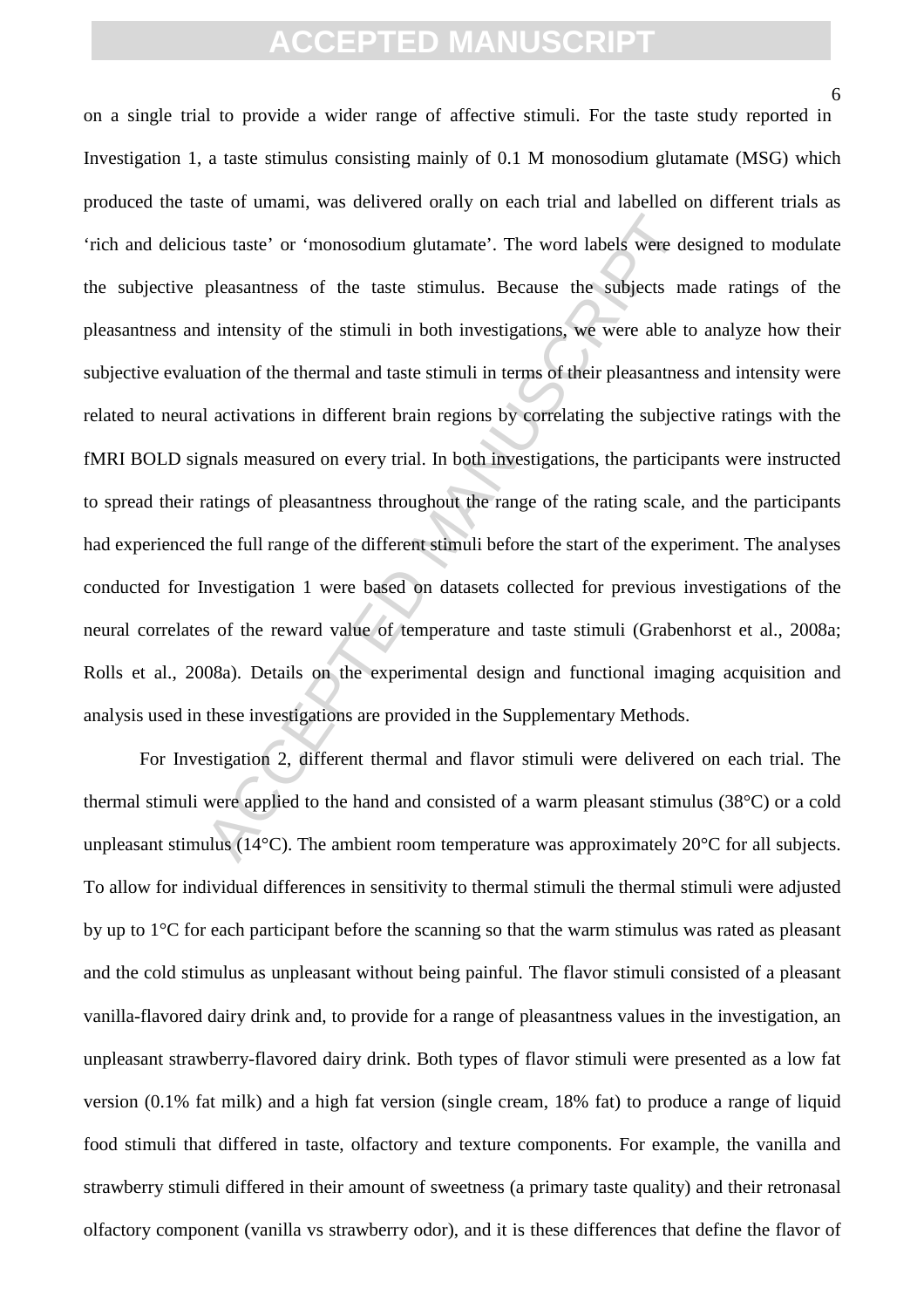7

or f the fattiness or texture of the stimuli. The drinks were made by<br>v fat milk as the base, and the flavor component was specified by<br>(0.15 M) sucrose, or by strawberry food flavor without sucrose.<br>ture stimulus and a ta the stimuli. The instructions given to the subjects stated that they should rate the pleasantness of the flavor of the liquid food stimuli. Flavor was defined in the instructions as a combination of taste and smell components and the subjects were instructed to rate the overall pleasantness of these effects independently of the fattiness or texture of the stimuli. The drinks were made by taking either single cream or the low fat milk as the base, and the flavor component was specified by vanilla food flavor and 5 g/100 ml (0.15 M) sucrose, or by strawberry food flavor without sucrose. We also included a neutral temperature stimulus and a tasteless control solution which were delivered at the end of each trial. The neutral temperature stimulus was produced by neither cooling nor warming the thermode. The tasteless rinse and control solution contained the main ionic components of saliva (25 mM KCl  $+ 2.5$  mM NaHCO<sub>3</sub>) which when subtracted from the effects produced by the taste stimulus allowed somatosensory and any mouth movement effects to be distinguished from the effects purely related to taste (de Araujo et al., 2003a; de Araujo et al., 2003b). This is an important control condition that we have pioneered to allow taste areas to be shown independently of any somatosensory effects produced by introducing a fluid into the mouth (de Araujo et al., 2003a; de Araujo et al., 2003b). Controlled thermal stimuli were applied using an adapted commercially available Peltier thermode (MEDOC, Haifa, Israel; 30 x 30 mm thermo-conducting surface) strapped to the dorsum of the left hand. The method of stimulus delivery ensured that the devices were continually in place during the experiment, and that only temperature changes were occurring in the stimulation periods with no adjustment or movement of the thermode that might produce somatosensory stimulation being possible in the whole experiment. In preliminary testing, the exact temperatures used for each subject were tailored  $\pm 2^{\circ}$  C, so that the warm stimulus was rated as pleasant and the cold stimulus as unpleasant but not painful. Flavor stimuli were delivered to the subject's mouth through teflon tubes (one for each of the 4 flavor stimuli, and a separate tube for the tasteless rinse control) that were held between the lips. Each teflon tube of approximately 3 meters in length was connected to a separate reservoir via a syringe and a one-way syringe activated check valve (Model 14044-5, World Precision Instruments, Inc) that allowed 0.75 ml of any stimulus to be delivered at the time indicated by the computer.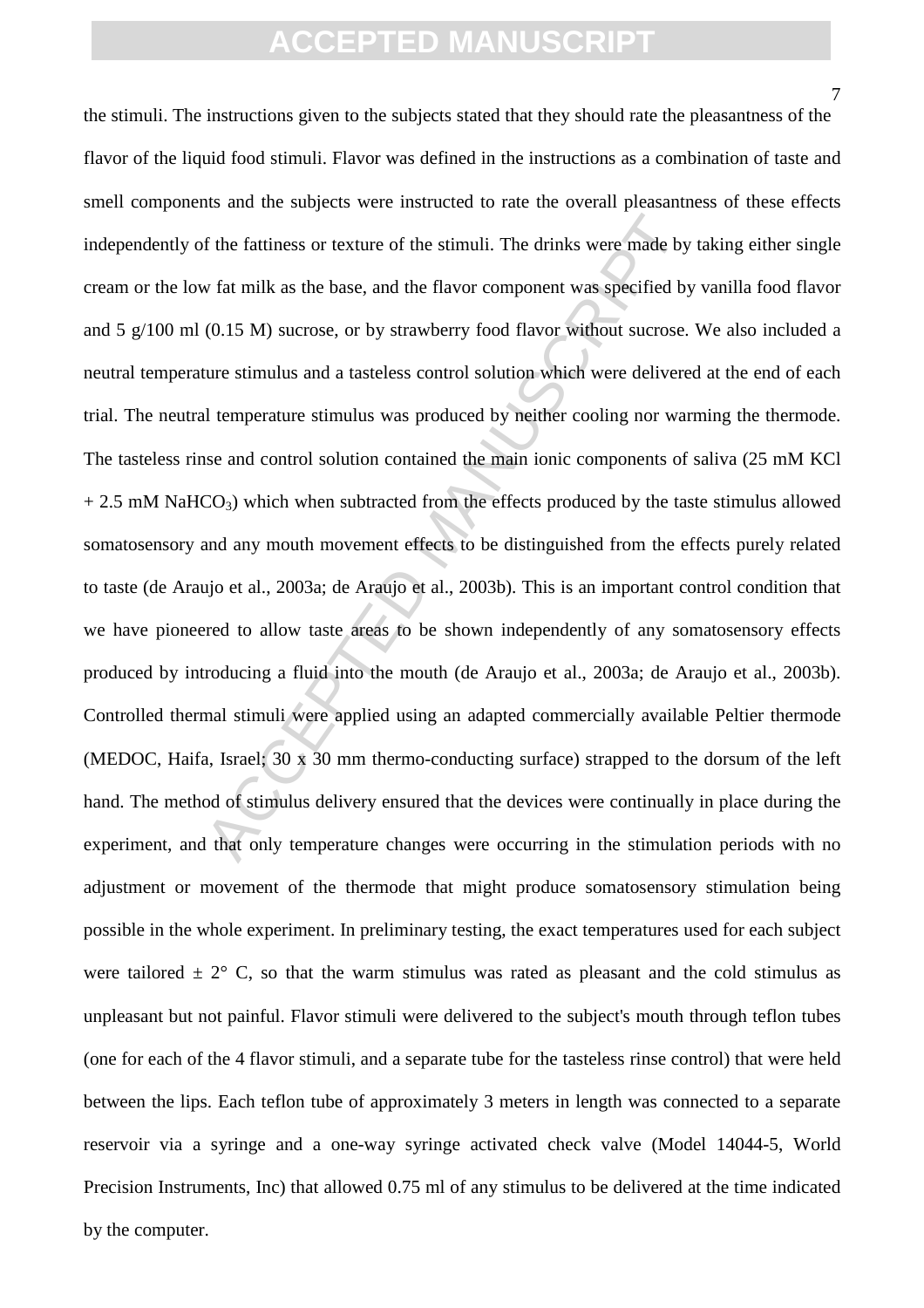indicate the stimulus delivery. Then at 7 s after stimulus del<br>s indicated the end of the stimulus period on both temperature a<br>tricipants to swallow on the flavor trials (following initial instru<br>d, ratings were made wit For Investigation 2 each trial started with a visual cue displayed for 1s to indicate to the subjects whether the current trial was a temperature ("T") or flavor ("F") trial. Following the visual cue, a temperature or flavor stimulus, chosen by random permutation, was delivered accompanied by a visual cue to indicate the stimulus delivery. Then at 7 s after stimulus delivery, a visual cue presented for 2 s indicated the end of the stimulus period on both temperature and flavor trials and also cued the participants to swallow on the flavor trials (following initial instruction and training). After this period, ratings were made with visual analogue rating scales in which the participant moved a bar to the appropriate point on the continuous scale using a button box. Subjects rated the temperature stimuli for pleasantness (with  $+2$  being very pleasant and  $-2$  very unpleasant) and intensity (with 0 being very weak and 4 very strong), and the flavor stimuli for pleasantness of flavor and texture (with  $+2$  being very pleasant and  $-2$  very unpleasant), and for fattiness (0 to  $+4$ ). The subjects were instructed to rate the intensity and the fattiness of the stimuli independently of how pleasant the stimuli were. Each rating period was 4 seconds long. Participants were pre-trained in the use of the rating scales. After the last rating a small visual cue indicated the delivery of the neutral temperature stimulus or the tasteless control solution which were administered in exactly the same way as the test stimuli. Termination of the control stimulus period after 7 s as well as the swallowing period on the flavor trials were cued by a visual stimulus. On the flavor trials, the instruction given to the participant was to move the tongue once as soon as a stimulus or tasteless solution was delivered (at the time when a visual stimulus was turned on) in order to distribute the solution round the mouth to activate the receptors for taste and smell, and then to keep still for the remainder of the 7 s until a cue indicated when the participant could swallow. There was then a 4 second delay period before the next trial started. Each experimental stimulus was presented in permuted sequence 12 times. This general protocol and design have been used successfully in previous studies to investigate activations and their relation to subjective ratings in cortical areas (de Araujo et al., 2005; Grabenhorst and Rolls, 2009; Grabenhorst et al., 2007; Grabenhorst et al., 2009; Rolls et al., 2003a).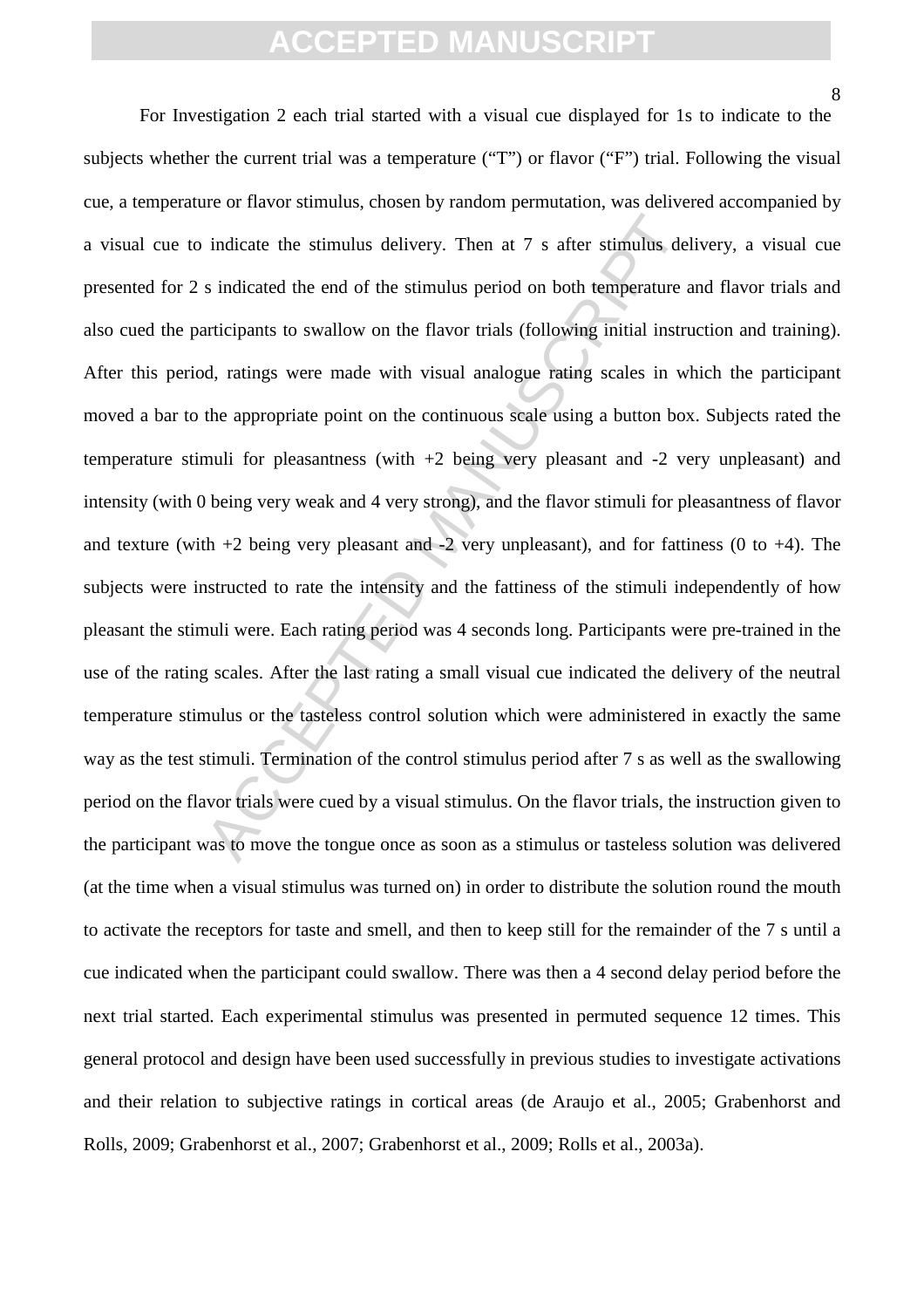#### **Functional imaging data: acquisition**

metic Resonance Imaging at Oxford (FMRIB), where  $27$  T2\* we<br>ane resolution of 3x3 mm and between plane spacing of 4 mm we<br>are resolution of 3x3 mm and between plane spacing of 4 mm we<br>We used the techniques that we have Images were acquired with a 3.0-T Varian-Siemens whole-body scanner at the Centre for Functional Magnetic Resonance Imaging at Oxford (FMRIB), where 27 T2\* weighted EPI coronal slices with in-plane resolution of 3x3 mm and between plane spacing of 4 mm were acquired every 2 seconds (TR=2). We used the techniques that we have developed over a number of years (de Araujo et al., 2003a) and as described in detail by Wilson et al. (2002) we carefully selected the imaging parameters in order to minimise susceptibility and distortion artefact in the orbitofrontal cortex. The relevant factors include imaging in the coronal plane, minimizing voxel size in the plane of the imaging, as high a gradient switching frequency as possible (960 Hz), a short echo time of 28 ms, and local shimming for the inferior frontal area. The matrix size was 64 x 64 and the field of view was 192 x 192 mm. Continuous coverage was obtained from +62 (A/P) to –46 (A/P).

#### **Functional imaging data: analysis**

The imaging data were analysed using SPM5 (Statistical Parametric Mapping, Wellcome Trust Centre for Neuroimaging, London). Pre-processing of the data used SPM5 realignment, reslicing with sinc interpolation, normalisation to the MNI coordinate system (Montreal Neurological Institute) (Collins et al., 1994), and spatial smoothing with a 6 mm full width at half maximum isotropic Gaussian kernel. Unwarping was used in addition for the analysis of the data acquired for Investigation 2. Time series non-sphericity at each voxel was estimated and corrected for, and a highpass filter with a cut-off period of 128 sec was applied. For details on the fMRI analysis for Investigation 2 see Supplementary Methods. For Investigation 2, in the single event design, a general linear model (GLM) was then applied to the time course of activation where the stimulus onsets  $(t=1)$ s in each trial) were modelled as single impulse response functions and then convolved with the canonical hemodynamic response function (Friston et al., 1994). Linear contrasts were defined to test specific effects. Time derivatives were included in the basis functions set. Following smoothness estimation, in the first stage of analysis condition-specific experimental effects (parameter estimates,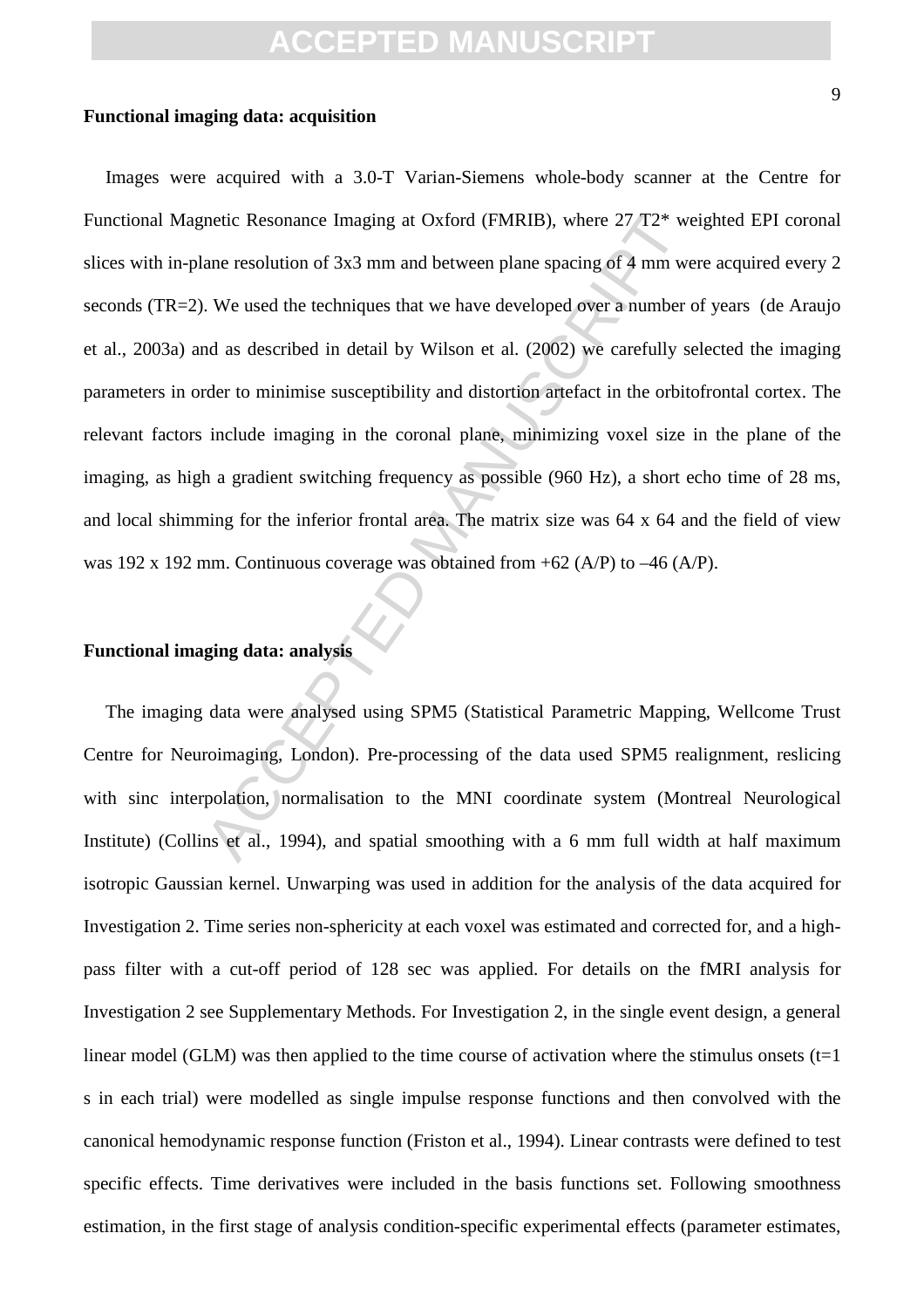10

regressors of the button box responses made during the rating p<br>perature and tasteless control stimuli, and regressors of the swal<br>uded separate subject-specific regressors for the pleasantness a<br>reed as parametric modulat or regression coefficients, pertaining to the height of the canonical HRF) were obtained via the GLM in a voxel-wise manner for each subject. The results were obtained in a GLM model including the following regressors: regressors of temperature and flavor stimuli modelling the onset of the stimulus period, regressors of the button box responses made during the rating period, regressors of the neutral temperature and tasteless control stimuli, and regressors of the swallowing period. The GLM also included separate subject-specific regressors for the pleasantness and intensity ratings which were entered as parametric modulators for the regressors of the temperature and flavor stimuli. Subject-specific movement parameters were included as covariates of no interest. In the second (group random-effects) stage, subject-specific linear contrasts of these parameter estimates were entered into a series of one-sample t tests, each constituting a group-level statistical parametric map. The correlation analyses of the fMRI BOLD (blood oxygenation-level dependent) signal with given parameters of interest (e.g. the pleasantness ratings) were performed at the second-level through applying one-sample t-tests to the first-level subject-specific parameter estimates resulting from performing linear parametric modulation as implemented in SPM5. We report results for brain regions where there were prior hypotheses on the basis of previous data. These regions have been previously shown to represent the reward value of taste, olfactory, flavor, somatosensory and temperature stimuli, and include the ventral prefrontal cortices, the pregenual cingulate cortex, and the ventral striatum (Craig et al., 2000; de Araujo et al., 2003a; de Araujo et al., 2003b; Kringelbach et al., 2003; McCabe and Rolls, 2007; Rolls and Grabenhorst, 2008; Rolls et al., 2003b). We applied small volume (false discovery rate) corrections for multiple comparisons for which  $p<0.05$  (though the exact corrected probability values are provided) (Genovese et al., 2002) with a radius corresponding to the full width at half maximum of the spatial smoothing filter used. In addition to the statistical criterion just described for a significant effect calculated for the peak voxel of a region of activation in an a priori defined region based on earlier findings, we used the additional statistical test (see Gottfried et al., 2002; O'Doherty et al., 2006; O'Doherty et al., 2003b) that the results reported were in global contrast and/or correlation analyses significant using the criterion of p<0.001 uncorrected for multiple comparisons, and these additional statistics confirmed the same effects in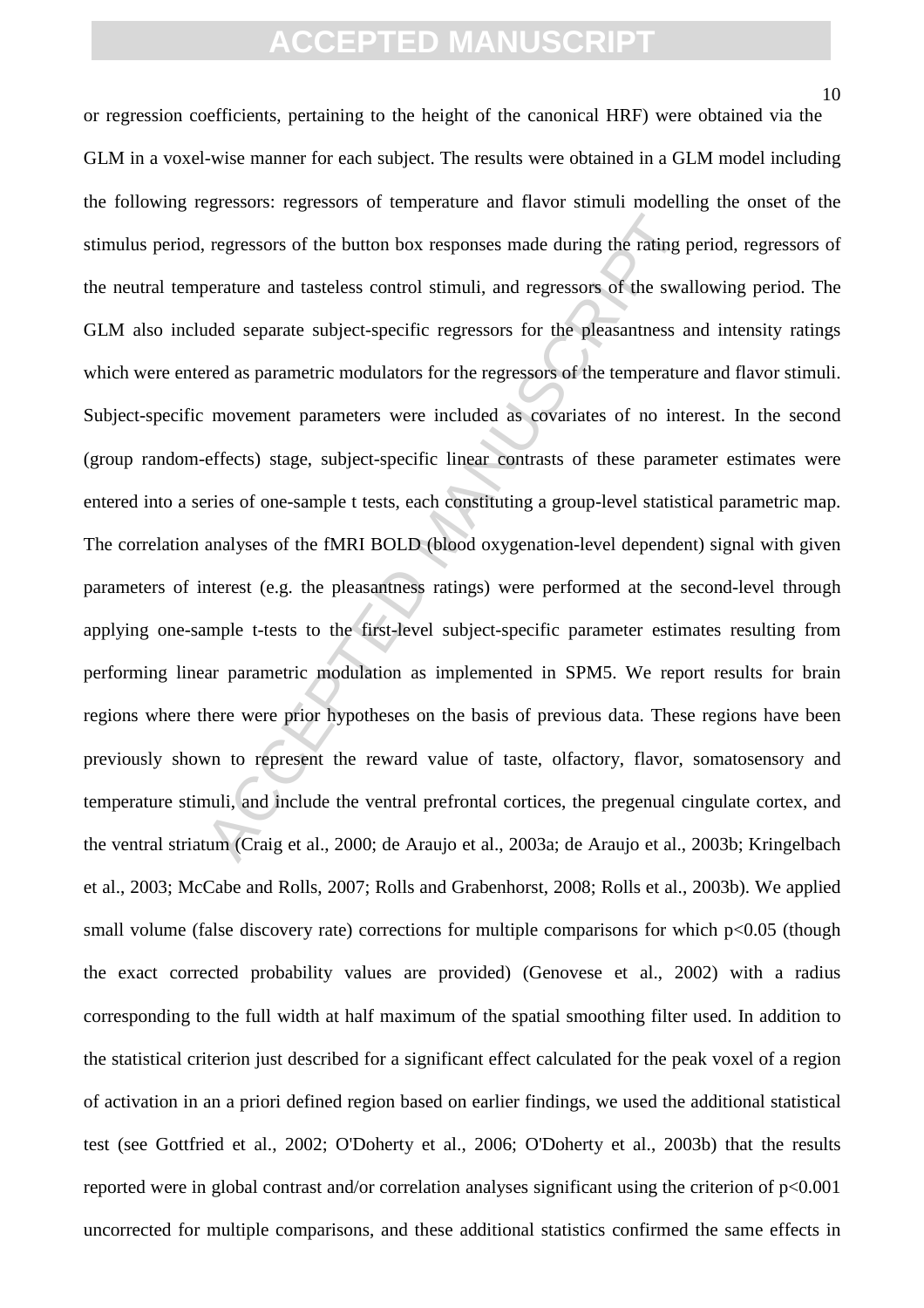11

the pleasantness ratings. These analyses were performed in<br>both investigations, and within each investigation, separately<br>d temperature, and flavor. For locations where significant corre<br>BOLD signal change and the ratings, the a priori regions in all cases. All results that were significant within the areas of interest for all the analyses performed are included in the Results section. In more detail, we used correlation analyses as implemented by parametric modulation in SPM to define regions where the BOLD signal correlated with the pleasantness ratings. These analyses were performed in an unbiased way separately for both investigations, and within each investigation, separately for both sensory modalities, hand temperature, and flavor. For locations where significant correlations were found between the % BOLD signal change and the ratings, we produced graphs to show how the ratings were related to the % BOLD signal change. These were produced for each subject by taking the average of the BOLD response (in % BOLD signal change) in the 3 time bins at 4, 6 and 8 s poststimulus, on each trial, and the corresponding rating. The voxels used for extracting BOLD signals were the peak voxels for the pleasantness correlation found in individual subjects. These were localized by drawing a 6 mm sphere around the group peak voxel and then localizing the individual subject's peak within that sphere. By restricting the selection of peak voxels for individual subjects to voxels located within 6 mm of the group peak we verified that all voxels for temperature and taste were in the same ventral prefrontal cortex region. For each subject the means were calculated in discretized ranges of the rating function (e.g. -2 to -1.75, -1.75 to -1.5 etc), and then these values were averaged across subjects. The time-course graphs in Fig. 4 were created by performing a finite impulse response (FIR) analysis as implemented in SPM5, in order to make no assumption about the time course based on the temporal filtering property of the haemodynamic response function.

#### **RESULTS**

#### **Investigation 1: Common representations of subjective pleasantness**

In our first investigation, we aimed to identify brain regions that are involved in processing different kinds of rewards by combining in a new statistical analysis the results of two separate fMRI studies that independently investigated the neural correlates of subjective pleasantness for two different rewards. These were in two different sensory modalities, somatosensory (non-oral)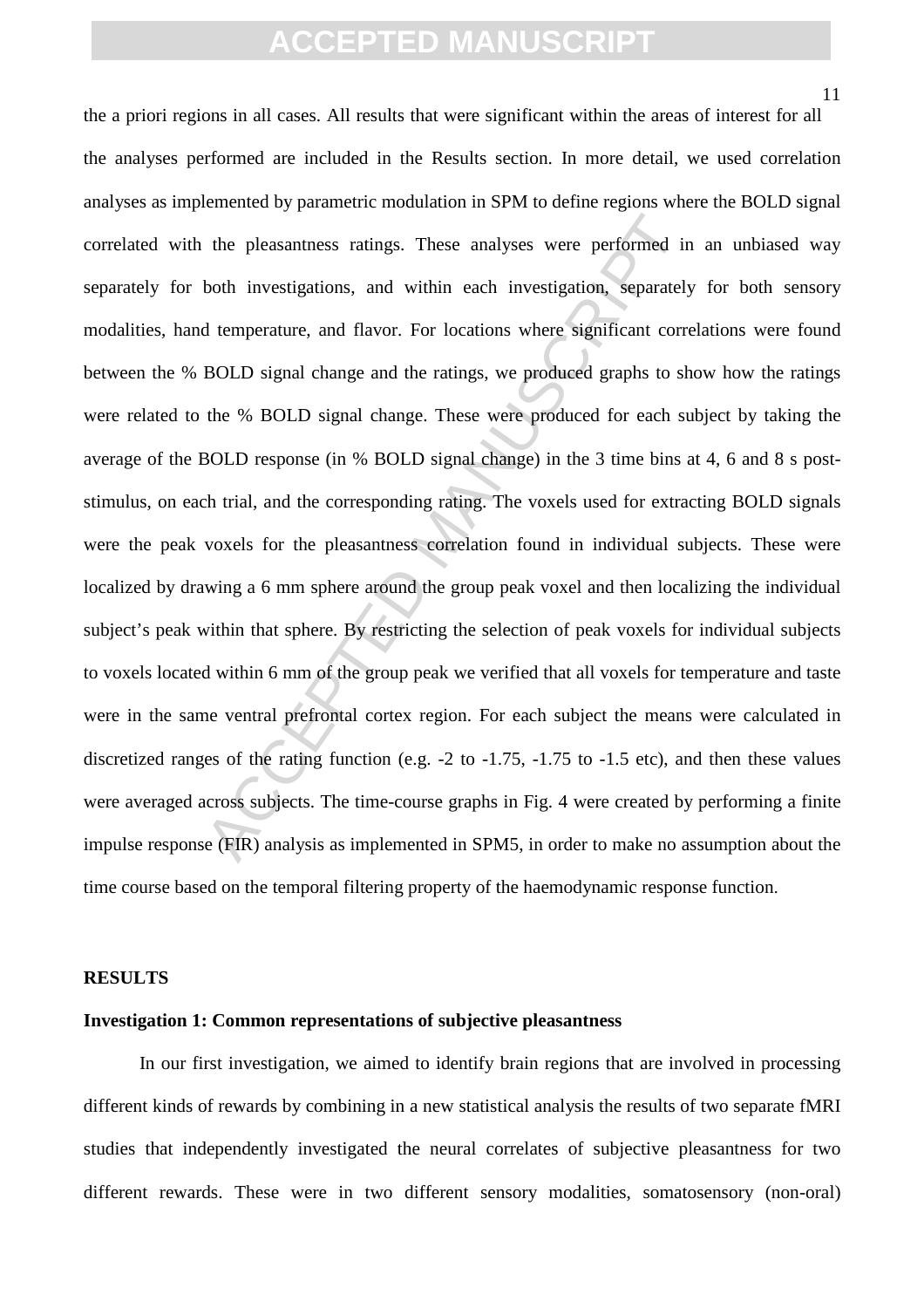temperature, and taste. Neural activations to a range of temperature and taste rewards were measured with fMRI (Grabenhorst et al., 2008a; Rolls et al., 2008a). Subjects provided ratings of the subjective pleasantness and intensity of the stimuli on each trial (see Supplementary Results). The pleasantness and intensity ratings were used as subject-specific regressors for neural activations to find brain regions that track the subjective pleasantness or the subjective intensity of the temperature and taste rewards. This method of using subjective ratings as regressors for neural activations has previously been used to successfully identify brain areas where activity reflects the subjective affective value of stimuli when value is altered by presenting a range of affective stimuli or by feeding subjects to satiety (Grabenhorst and Rolls, 2008; Grabenhorst et al., 2007; Kringelbach et al., 2003).

d intensity ratings were used as subject-specific regressors for m<br>s that track the subjective pleasantness or the subjective intensity<br>ds. This method of using subjective ratings as regressors for ne<br>nused to successfull To find brain regions that commonly track the subjective pleasantness of both temperature and taste rewards, we performed a statistical comparison where the statistical parametric maps of the individual subjects from both investigations were combined into a second-level, random-effects group analysis. This statistical analysis across temperature and taste stimuli revealed significant effects in the anterior ventral prefrontal cortex ( $[-28 52 -2]$  z = 3.38, p < 0.006 corrected; Fig. 1a), the pregenual cingulate cortex ( $\lceil 2 \, 44 \, -2 \rceil$  z = 3.52, p < 0.007 corrected; Fig. 2a) and the ventral striatum ([-6 8 -16]  $z = 3.53$ ,  $p < 0.015$  corrected). To confirm that these effects were attributable to significant correlations for both temperature and taste stimuli and not due to a significant effect for only one type of stimulus, we also performed second-level, random-effects analyses separately for the temperature and the taste stimuli to identify areas of significant correlation within each stimulus modality. Significant effects in these analyses were found in the anterior ventral prefrontal cortex for temperature ( $[-32, 56, -6]$   $z = 3.12$ ,  $p < 0.029$  corrected) and taste ( $[-28, 52, -2]$   $z = 3.09$ ,  $p < 0.016$ corrected), in the pregenual cingulate cortex for temperature ( $[4 38 -2]$  z = 4.24, p < 0.001 corrected) and taste ([4 44 -2]  $z = 3.24$ ,  $p < 0.016$ ), and in the ventral striatum for taste ([-6 10 -16]  $z = 3.64$ ,  $p <$ 0.006 corrected) but not for temperature. A correlation with the pleasantness of temperature was found in a different, more anterior, part of the striatum at  $[-2 20 -4]$  ( $z = 3.25$  p < 0.041 corrected).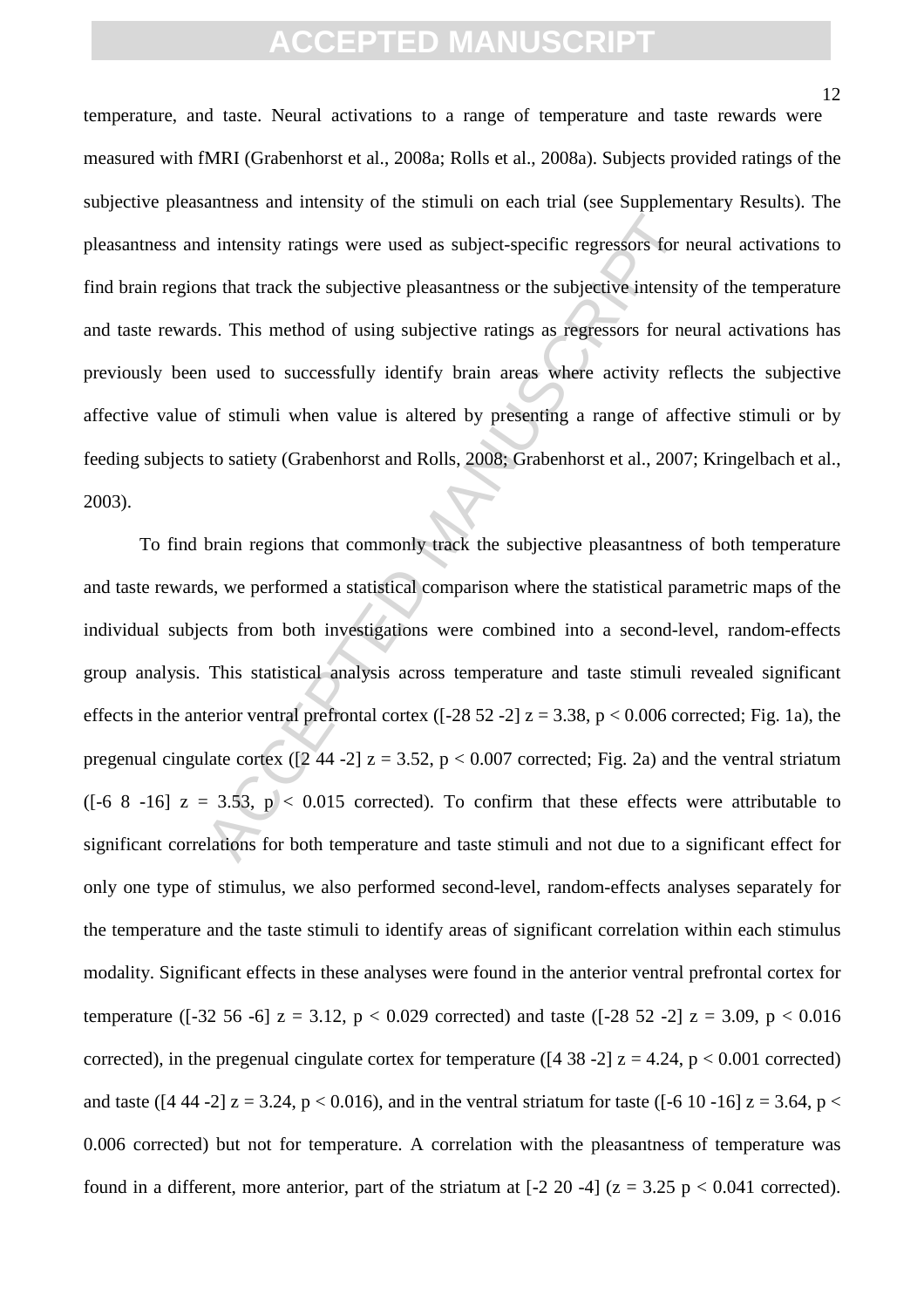The overlap of the effects in ventral prefrontal cortex and pregenual cingulate cortex is shown in Supplementary Figure S2.

al as a function of the subjective pleasantness ratings, as well as in<br>abjects. Neural activity in the ventral prefrontal cortex and pregen<br>above analyses showed a clear linear increase related to the sub-<br>ature and taste To further investigate the nature of the neural representation in these regions, we extracted the BOLD signal as a function of the subjective pleasantness ratings, as well as intensity ratings from the individual subjects. Neural activity in the ventral prefrontal cortex and pregenual cingulate cortex identified in the above analyses showed a clear linear increase related to the subjective pleasantness for both temperature and taste stimuli, and moreover the scale was similar, in that the slope of the relation between percentage BOLD change and subjective rating of pleasantness was similar for the temperature and taste stimuli (Figs. 1c and 2c). It is important to note, however, that the correlations were specific to pleasantness. There were no significant correlations between neural activity and subjective ratings of intensity in these regions for either temperature or taste (Figs. 1d and 2d). Consistently, no significant effects were found in these regions when the intensity ratings were used as regressors for neural activity in random-effects analyses. Further, another stimulus included in the protocol (Grabenhorst et al., 2008a), 0.4 M MSG, produced significantly (p<0.05) less activation in this prefrontal cortical area than 0.1 M MSG, and this indicates that intensity, which correlates with concentration (Bartoshuk and Cleveland, 1977), is not the basis of the activation in this ventral prefrontal region. It is consistent that the 0.1 M MSG was more pleasant than the 0.4 M MSG (Grabenhorst et al., 2008a).

#### **Investigation 2: A common neural scale for subjective pleasantness**

These findings provide support for the idea that there are common brain regions that linearly track the subjective pleasantness of different kinds of rewards. However, the analysis combined data from studies conducted on different groups of subjects. It cannot, therefore, show whether there are voxels in the same subjects that show activations that relate to pleasantness in the two modalities. We therefore carried out a new experiment on a new group of subjects.

In this experiment, the rewards were pleasant and unpleasant somatosensory (non-oral) temperature stimuli and pleasant and unpleasant flavored liquid food stimuli (see METHODS). On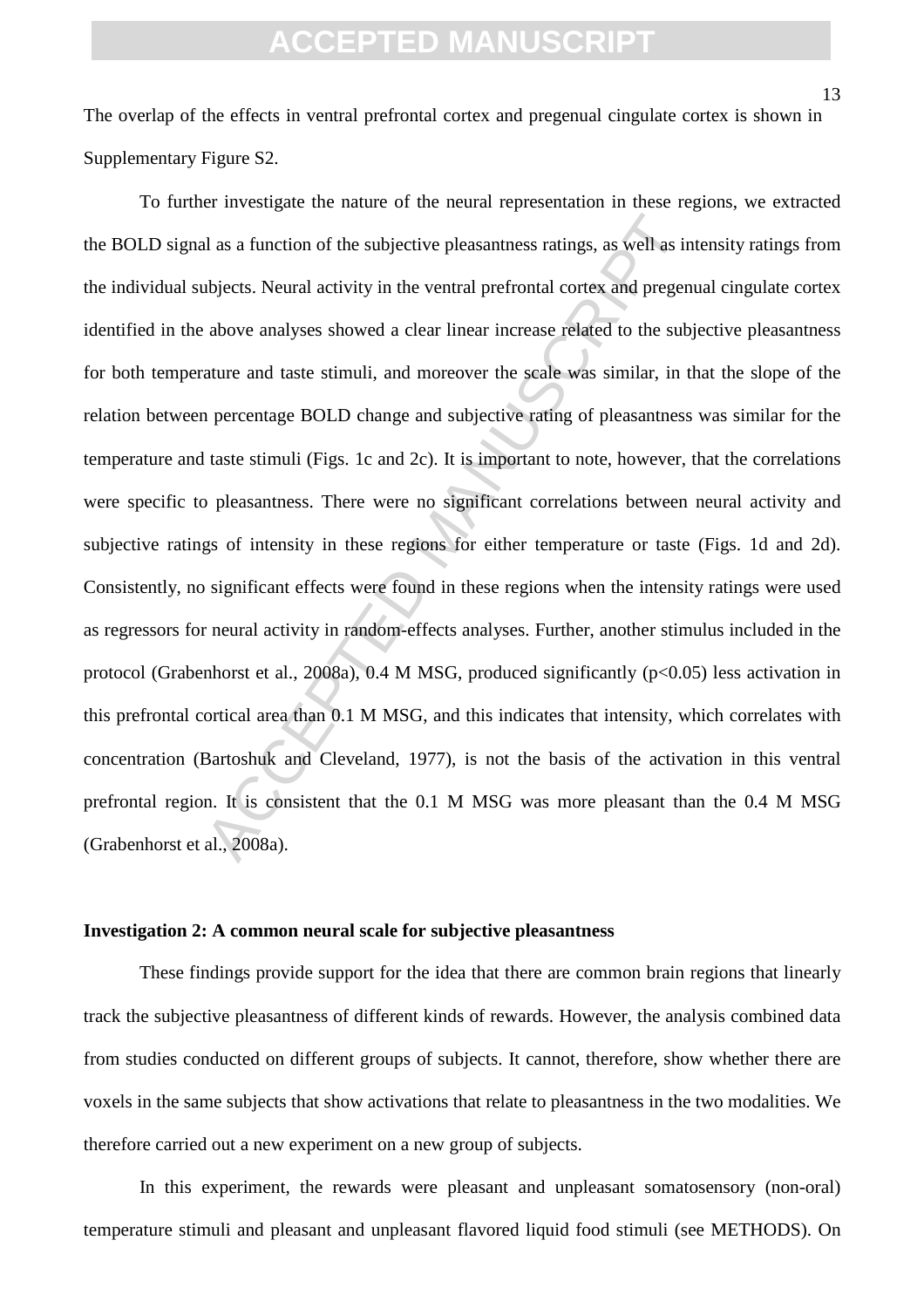each trial subjects were presented with either a temperature or a flavor stimulus and asked to rate the subjective pleasantness of the stimulus. Subjects also provided ratings of the non-affective, sensory properties of the stimuli including ratings of the intensity of the temperature stimuli and the fattiness of the flavor stimuli. The mean coefficient of variation across all subjects and stimuli, a measure of the relative variability of the pleasantness ratings within subjects, was  $0.26 \pm 0.01$  (mean  $\pm$  sem).

flavor stimuli. The mean coefficient of variation across all sub-<br>relative variability of the pleasantness ratings within subjects, was<br>ctive and non-affective subjective ratings were used as subject-s-<br>yses to find brain The affective and non-affective subjective ratings were used as subject-specific regressors in the fMRI analyses to find brain regions where activations during the time of the stimulus presentation correlated with the subjective ratings for the temperature or flavor stimuli. The resulting statistical parametric maps of the individual subjects were then entered into second-level, randomeffects group analyses performed separately for the temperature and flavor stimuli. Significant correlations in the stimulus-specific analysis were found in the ventral prefrontal cortex (see Supplementary Table 1 for a complete list of results). The peak coordinates for correlated activity in the ventral prefrontal cortex in the individual analyses were  $[-26 48 2]$  ( $z=3.67$ ,  $p< 0.009$  corrected) for temperature, and  $[-30, 46, 4]$  ( $z=3.43$ ,  $p<0.016$  corrected),  $[-28, 52, 2]$  ( $z=3.24$ ,  $p<0.023$  corrected) for flavor. To reveal brain regions that commonly track the subjective pleasantness of both temperature and flavor stimuli, we inclusively masked  $(p<0.005)$  the statistical parametric maps resulting from the stimulus-specific random-effects analyses. The ventral prefrontal cortex was the only region to show a correlation with the subjective pleasantness ratings of both temperature and flavor stimuli (Fig. 3a, b). We used the probabilistic cytoarchitectonic atlas as implemented in the SPM Anatomy toolbox (Eickhoff et al., 2005) to confirm that the effect lay in the orbital gyrus and was located outside the boundaries of Brodmann area 44 and 45. By using the statistical map generated in Investigation 1 as an inclusive mask we were able to verify that this area corresponds to the ventral prefrontal cortex site identified by the between-studies comparison in Investigation 1. (The extent of the effects found for temperature and flavor in the ventral prefrontal cortex is shown in Supplementary Fig. S3.) This result replicates the finding of the between-studies comparison that the ventral prefrontal cortex provides a neural representation of temperature and flavor reward.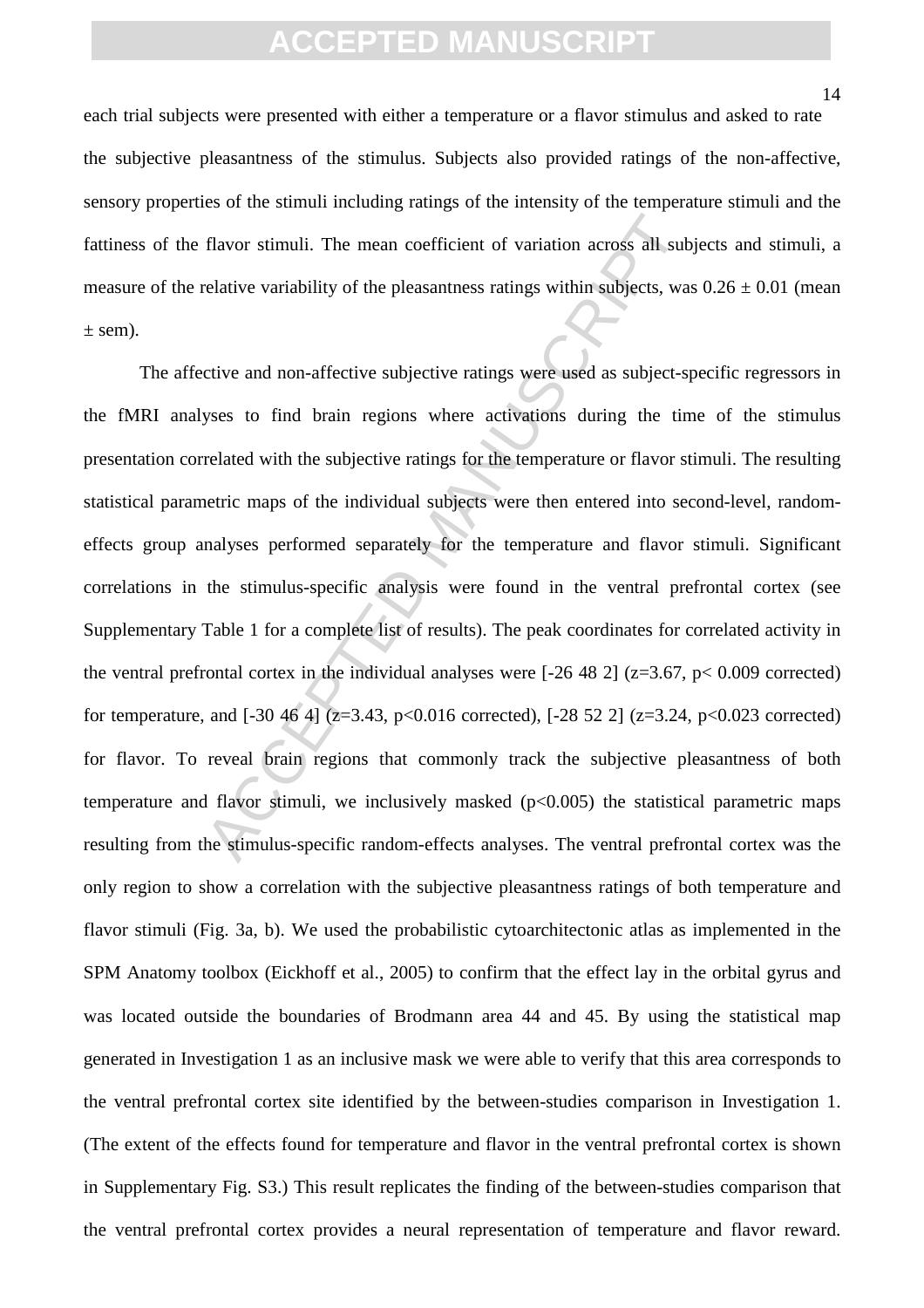However, we did not find a common activation for the pregenual cingulate cortex or the ventral striatum as identified in Investigation 1. A significant effect in the pregenual cingulate cortex was found only for the flavor stimuli at  $[12 50 -8]$  (z=2.98, p<0.05 corrected).

are voxels that are activated in common in relation to the two revergent regression line should be the same for the different types of rews contal cortex provides a representation of subjective pleasantness on the same ne If there are voxels that are activated in common in relation to the two rewards, the slope and intercept of the regression line should be the same for the different types of reward. To test whether the ventral prefrontal cortex provides a representation of subjective pleasantness for temperature and flavor rewards on the same neural scale in this sense, we extracted the BOLD signal from the identical voxels within each individual subject for both types of stimuli which were the peak voxels to show a correlation in the inclusive masking analysis. We then plotted the BOLD signal averaged across subjects as a function of the pleasantness rating scale. If the slope and intercept of this linear relationship are similar for different types of reward this is an indication that the rewards are represented on the same scale of neural activity. Figure 3d shows that for the ventral prefrontal cortex, the regression lines are highly similar for the temperature and flavor stimuli. A formal statistical test revealed that the slopes of both regression lines are not significantly different from each other. The slope  $\pm$  standard error for temperature = 0.20  $\pm$  0.03; the slope for flavor = 0.21  $\pm$ 0.05; and these do not differ  $(F(1, 27) = 0.01; p > 0.92)$ . The intercept for temperature = 0.0043, and for flavor = 0.0059, and these do not differ (F(1, 27) = 0.03;  $p > 0.8$ ). To directly compare the BOLD signal for the temperature and flavor stimuli for corresponding levels of pleasantness we plotted the BOLD signal from the ventral prefrontal cortex for temperature against the BOLD signal for flavor (Fig. 3f). The correlation plot in Fig. 3f was constructed by extracting the BOLD signal values for both types of stimuli that were associated with values of a given bin on the pleasantness rating scale. The analysis revealed a significant correlation between the BOLD signal for temperature and flavor with  $r = 0.63$ ,  $p = 0.01$ . We also tested whether the difference in BOLD signal in the ventral prefrontal cortex between the flavour and temperature trials was different from zero across the pleasantness rating scale. A one-sample t-test showed that the mean difference is not significantly different from zero (t=0.77; df=14; p>0.45; with the lower and upper boundaries for a 95 % confidence interval being -0.2 and 0.1, respectively). Further, in within-subjects analyses of the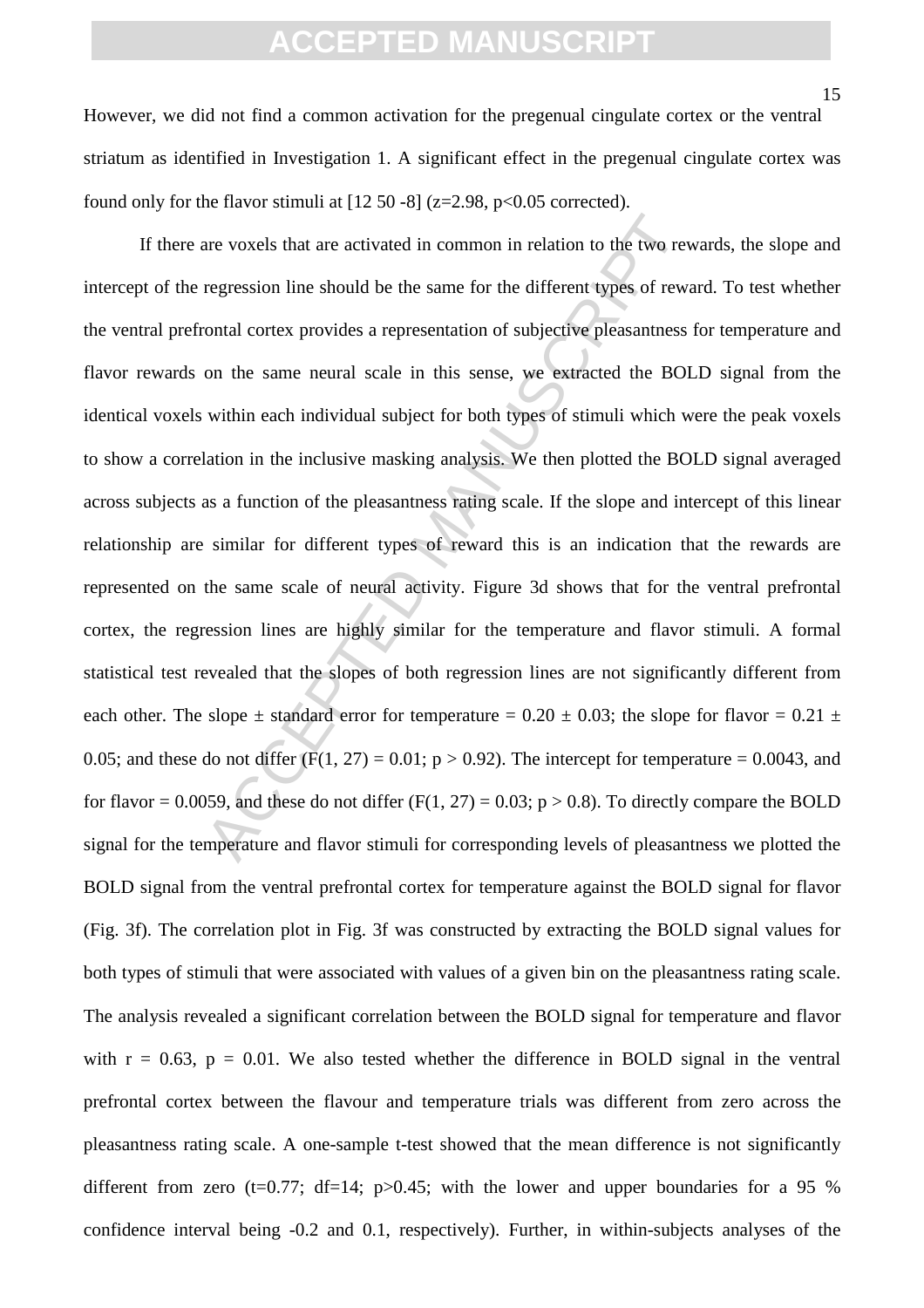correlation between the activations to the pleasantness of the temperature and flavor stimuli, it was found that there was a positive correlation between the BOLD signal of temperature and flavor, with the mean correlation across subjects  $r = 0.51 \pm 0.1$  (s.e.m.),  $p < 0.001$ .

ner extracted the timecourses of the BOLD signal from the ventrature and flavor stimuli as a function of pleasantness ratings (Fi confirms that neural responses in this brain area are clearly related the stimuli. They also We further extracted the timecourses of the BOLD signal from the ventral prefrontal cortex for both temperature and flavor stimuli as a function of pleasantness ratings (Fig. 4). Inspection of the timecourses confirms that neural responses in this brain area are clearly related to the subjective pleasantness of the stimuli. They also suggest that the correlation arose from neural activity that was evoked by the presentation of the stimuli. To check this we performed a control analysis. In this, the pleasantness ratings were used as regressors for neural activity that was measured during the time when the subjects made responses so as to rate the pleasantness. There was no correlation in the ventral prefrontal cortex even at a low statistical threshold  $(p<0.01)$ .

As in the first investigation, we further checked whether the results for pleasantness were confounded by differences in the non-affective properties of the rewards. To do this we used the subjective ratings of intensity and fattiness as regressors for the neural activity. We did not find any significant effects in the ventral prefrontal cortex in these control statistical tests, and this confirms the findings from Investigation 1 (Fig. 3 c, e). In Investigation 2 we did not obtain intensity ratings for the flavor stimuli and so could not include intensity as an additional regressor for the flavor trials. Therefore, variations in intensity that are independent of fat content might potentially have contributed to some of the effects observed. However, in a previous study where intensity ratings of flavor stimuli were correlated with neural activity, no effects were found in the ventral prefrontal cortex (de Araujo et al., 2003b).

The fact that similar effects were found in Investigations 1 and 2 with different participants strengthens the conclusions reached, in that each study validates the other with independent data. Moreover, we performed a cross-validation procedure for our main analysis in Investigation 2 where we used one half of the subject sample to identify a region of interest in a second-level SPM correlation analysis and then used the other half of the subject sample to extract the data from this region for subsequent analysis. The results of the cross validation procedure were highly similar to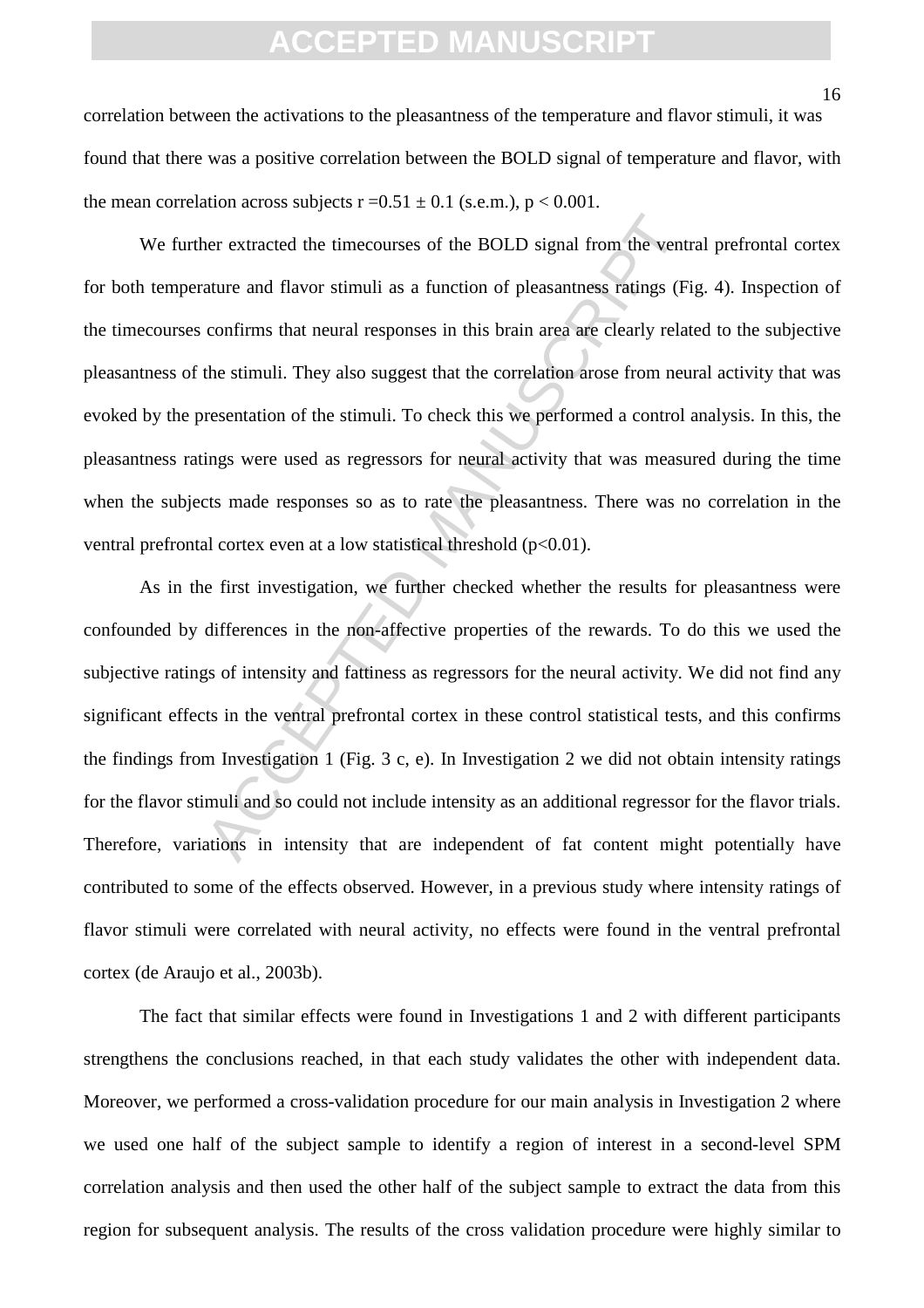the results described above and are shown in the Supplementary Material and Supplementary Figure S4.

may also be activations that increase with salience (OTDoherty, 2<br>iivation in response to both affectively positive and negative stir<br>ral stimuli. We therefore performed a contrast analysis between a<br>ture and flavor stimu In both investigations we looked for activations that increased with subjective pleasantness. However, there may also be activations that increase with salience (O'Doherty, 2004). These should show a high activation in response to both affectively positive and negative stimuli compared with affectively neutral stimuli. We therefore performed a contrast analysis between activations produced by the temperature and flavor stimuli and the neutral or tasteless control stimuli which were delivered later on each trial (see METHODS). Two separate analyses were performed. In one we contrasted activations produced by the pleasant warm and unpleasant cold temperature stimuli with activations produced by the neutral temperature control stimulus. In the other we contrasted activations produced by the pleasant vanilla-flavored and unpleasant strawberry-flavored stimuli with activations produced by the tasteless rinse stimulus. (See Supplementary Table 2 for a complete list of results of the individual contrasts.) Next, so as to reveal brain regions that responded to both salient temperature and flavor stimuli compared with neutral stimuli, we inclusively masked (p<0.005) the statistical parametric maps resulting from these two contrasts.

This analysis revealed an overlap of significant effects in the ventral striatum at [16 16 -6] (z  $= 3.25$ , p < 0.001 corrected) and caudate nucleus at [-18 4 14] (z=3.33, p<0.001 corrected) (Fig. 5). Another peak of common activation was found in the dorsolateral prefrontal cortex at [50 28 30]  $(z=3.82, p<0.001$  corrected). No correlations with pleasantness were found in these locations. This means either that there was not enough statistical power in the present study, or that common regions in the striatum represent motivationally salient stimuli but may not represent subjective pleasantness for different rewards on a linear scale.

#### **DISCUSSION**

The results indicate that the ventral prefrontal cortex represents the subjective pleasantness of two fundamentally different reinforcers, somatosensory temperature and flavor, on a common scale of neural activity. We obtained consistent evidence from a between-group comparison which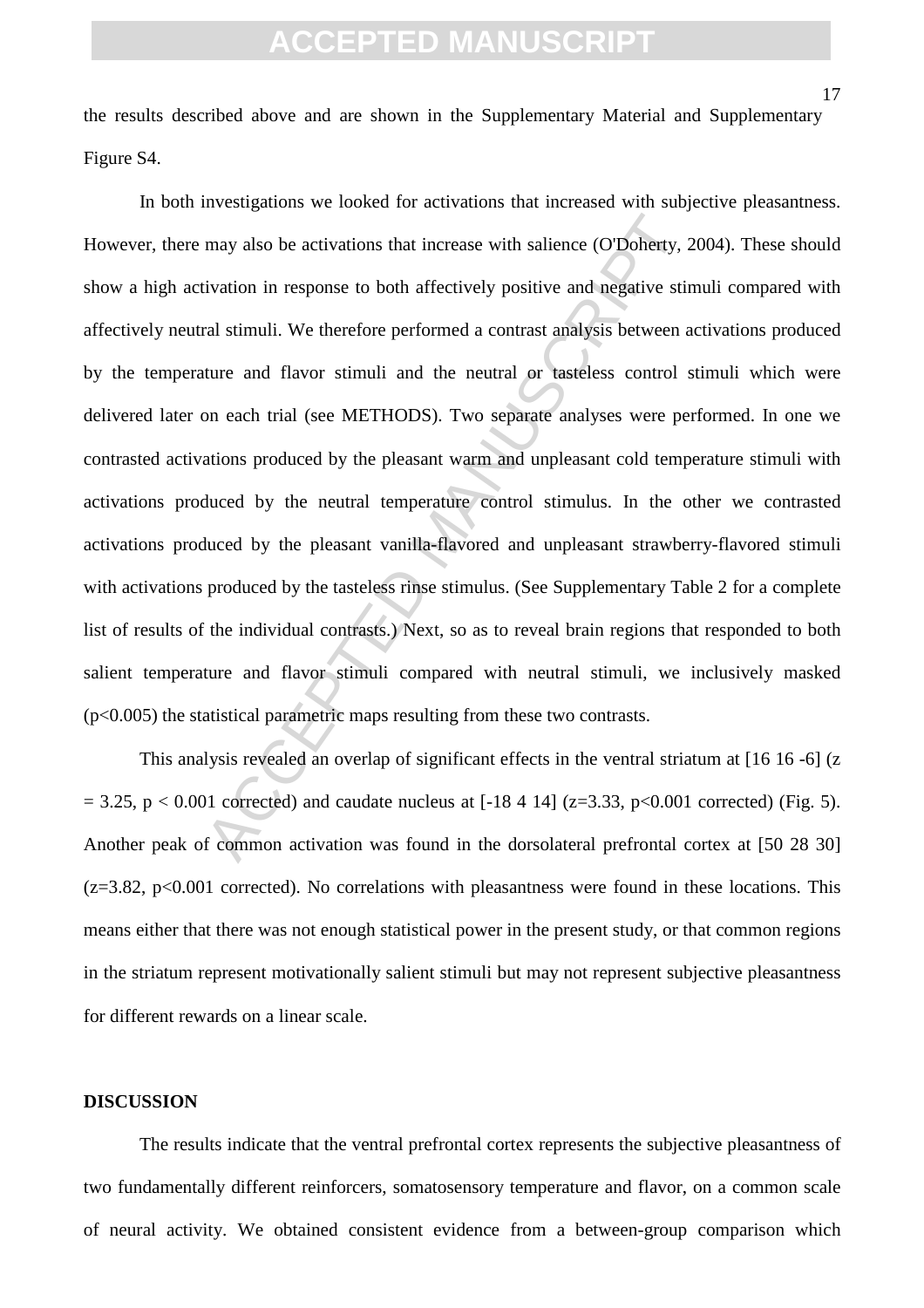involved a combined analysis of two independent fMRI experiments (Fig. 1) and from a withingroup study in the same subjects (Fig. 3). In the second study, the slope and intercept for the regression lines describing the relationship between neural activations and subjective pleasantness ratings were highly similar for the rewards in the different modalities (Fig. 3d), and here the data were read from the same voxels. The peak of activation in the ventral prefrontal cortex lay in area 47/12, which includes the inferior convexity cortex and lateral orbitofrontal cortex (Petrides and Pandya, 2002).

ghly similar for the rewards in the different modalities (Fig. 3d)<br>the same voxels. The peak of activation in the ventral prefronta<br>reludes the inferior convexity cortex and lateral orbitofrontal c<br>numon activation in the The common activation in the ventral prefrontal cortex cannot simply be explained as a multi-sensory response. It is true that there are single neurons in the orbitofrontal cortex that fire for the taste, smell and sight of food (Rolls and Baylis, 1994) and represent reward value in all three sensory modalities (Critchley and Rolls, 1996), and that there are activations in common in the human orbitofrontal cortex for taste and smell (de Araujo et al., 2003b). Also, anatomical tracing studies show that the ventral prefrontal convexity receives inputs both from the primary taste cortex (Yaxley et al., 1990) in the anterior insula and the secondary somatosensory cortex SII (Carmichael and Price, 1995) which responds to temperature (Craig et al., 2000). Furthermore, the same injection of a fluorescent tracer into the ventrolateral area 47/12 labels both anterior insula and SII as shown for case 5 in (Petrides and Pandya, 2002). The same case also shows that this area is closely interconnected with the more medial orbitofrontal cortex.

However, the common activation in Investigation 2 was found when relating activity to ratings of subjective pleasantness. The connectivity of the ventral prefrontal and orbitofrontal cortex is ideally suited for integrating information about the identity of sensory stimuli and the reward value related to these stimuli (Barbas, 1988). Rolls and colleagues (Critchley and Rolls, 1996; Rolls et al., 1989) have shown that neurons in the orbitofrontal cortex represent the reward value of sensory stimuli in that they reduce their firing to a particular food when it is eaten to satiety, but not to other types of foods, and the change in firing to each type of food reflects the change in the reward value of both types of food (Critchley and Rolls, 1996; Rolls, 2007). The same results have been found in fMRI studies using the same manipulation (Gottfried et al., 2003; Kringelbach et al., 2003). These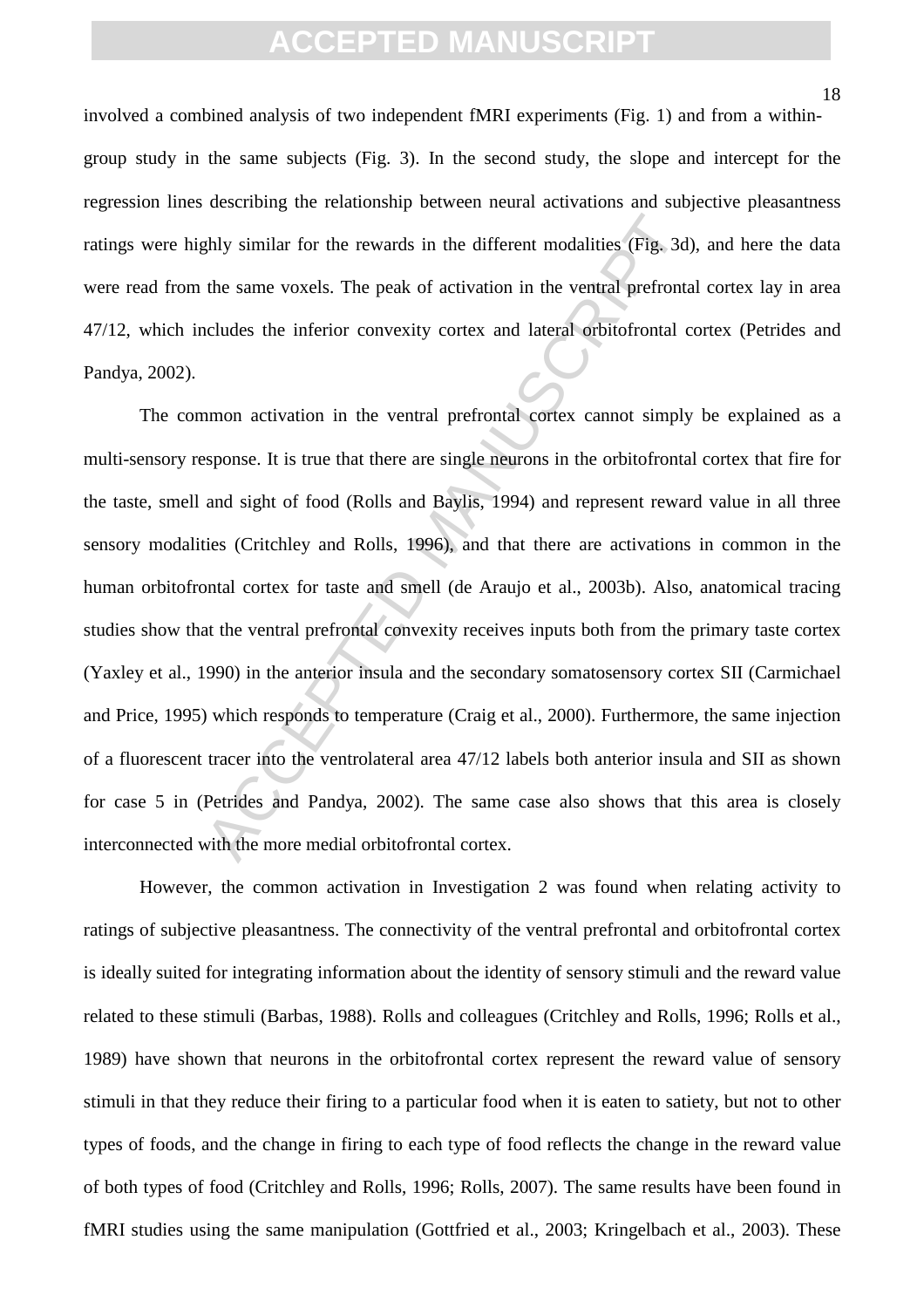19

the introduction, the rewards used in that study were similar, that<br>is reason that in the present study we deliberately chose an oral (<br>temperature) reward, and related the activations to the subjecti<br>ous work, activations studies indicate that activity in the ventral and orbitofrontal cortex is involved in representing stimuli in terms of their reward value. Padoa-Schioppa and Asaad (2006; 2008) have also reported that neurons in the orbitofrontal cortex show similar activity for two different rewards. But, as pointed out in the introduction, the rewards used in that study were similar, that is different types of juice. It is for this reason that in the present study we deliberately chose an oral (flavor) and a tactile (somatosensory temperature) reward, and related the activations to the subjective ratings for each reward. In previous work, activations to different types of reward have been found that are somewhat consistent with those reported here, though not obtained in the same experimental runs in the same subjects as in Investigation 2. For example, the pleasantness of touch to the forearm which may be related to activity in CT afferent fibres (Olausson, 2008) activates a (contralateral) region of the ventral prefrontal cortex ([26 50 -8] extending up to [26 50 0] (McCabe et al., 2008), close to that described here. Further, a word label indicating that a touch will be rich moisturizing cream activated a ventral prefrontal region [-22 50 10] very close to that described here (McCabe et al., 2008). In addition, monetary reward activates a nearby region ([-30 38 -2] as illustrated in Fig. 3 of Rolls et al., (2008b). An earlier study (Royet et al., 2000) compared changes in regional cerebral blood flow produced by emotional (pleasant and unpleasant) and neutral olfactory, visual, and auditory stimuli. The results indicated that increases in blood flow in a region of the orbitofrontal cortex can be produced by emotional (pleasant and unpleasant) compared to neutral stimuli in all three sensory modalities. However, the study did not investigate common scaling of pleasantness. The present study though extends these earlier findings by showing that flavor as well as thermal reward activate the same region within subjects, and that the activations are on the same scale.

In the present study, activations related to the pleasantness of both flavor and temperature rewards were found in a lateral orbital region of the prefrontal cortex. Support for some role of the anterolateral orbitofrontal cortex in reward processing is that in an investigation with hedonically complex odor stimuli that included positive and negative components, activations were correlated with subjective pleasantness in the anterolateral orbitofrontal cortex [40 52 -6] (Grabenhorst et al., 2007). Further, encoding of the relative pleasantness of olfactory stimuli was found in the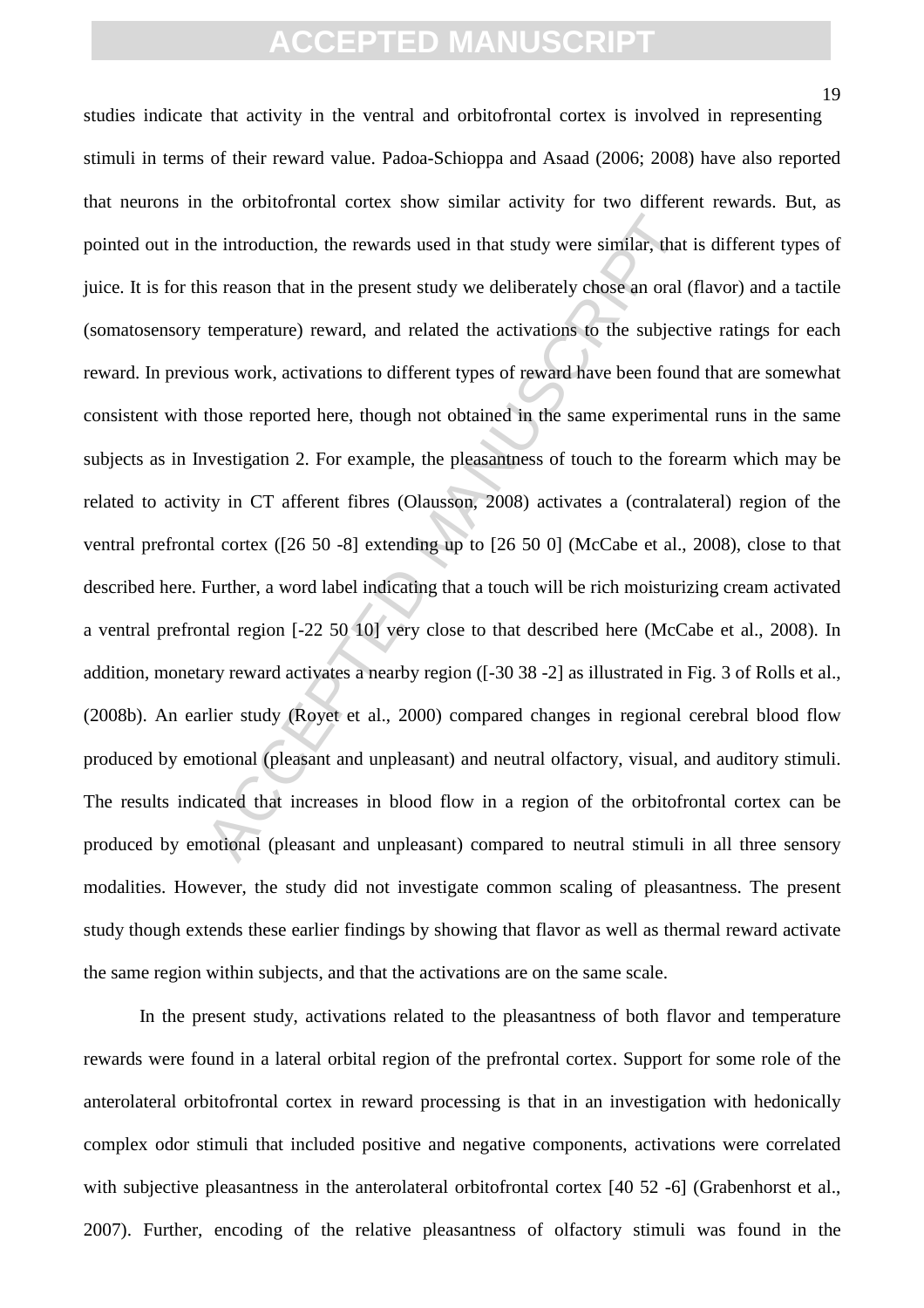anterolateral orbitofrontal cortex [-38 48 -12] by Grabenhorst and Rolls (Grabenhorst and Rolls, 2009); activations to pleasant odors (but not to unpleasant odors) have been reported in the anterolateral orbitofrontal cortex [-42 42 -12] (Royet et al., 2003); and in a monetary reward/loss task, activations in the anterolateral orbitofrontal cortex were related to reward minus loss [-39 42 - 15] (O'Doherty et al., 2003a). In a previous study, activations were correlated with the unpleasantness of 6 odors in different parts of the lateral orbitofrontal cortex (at [-20 54 -14] and [-16 28 -18]) (Rolls et al., 2003a).

For all, 2003a). In a previous study, activations were  $\alpha$  all, 2003a). In a previous study, activations were coffed of odors in different parts of the lateral orbitofrontal cortex (at [-<br>t al., 2003a). In a previous stu Importantly, the relationship between neural activity and subjective ratings of different affective stimuli in the ventral prefrontal cortex was specific for the subjective pleasantness of the stimuli and was not evident for their sensory, non-affective properties (Fig. 3e). In our design pleasantness and intensity ratings were not correlated (Supplementary Figure S1) We note that, in general, taste pleasantness and intensity may be somewhat related in that, for example, as the concentration of a glucose taste increases, within limits there will be some change of both pleasantness and intensity. However, it has been demonstrated that pleasantness and intensity are in principle dissociable as shown for example by sensory-specific satiety where the subjective pleasantness of a food decreases while its subjective intensity remains unchanged (Rolls et al., 1983). Further, dissociations between the neural representation of pleasantness and intensity have been demonstrated in previous fMRI studies for different sensory modalities (Grabenhorst and Rolls, 2008; Grabenhorst and Rolls, 2009; Grabenhorst et al., 2007; Rolls et al., 2008a)

Further, the relationship between neural activity and subjective ratings of different affective stimuli in the ventral prefrontal cortex could not be explained by salience or motivation, because no activations related to salience were found in the ventral prefrontal or orbitofrontal cortex. This is consistent with evidence that the activity of cells in the orbitofrontal cortex is related to the reward value of stimuli, whereas activity in other areas reflects the degree of motivation associated with the stimuli, as manipulated both by rewards (positive) and punishment (negative) (Roesch and Olson, 2004). We note for completeness that brain regions where neural activity correlated with the subjective intensity of the thermal stimuli in Investigation 1 included the somatosensory cortex and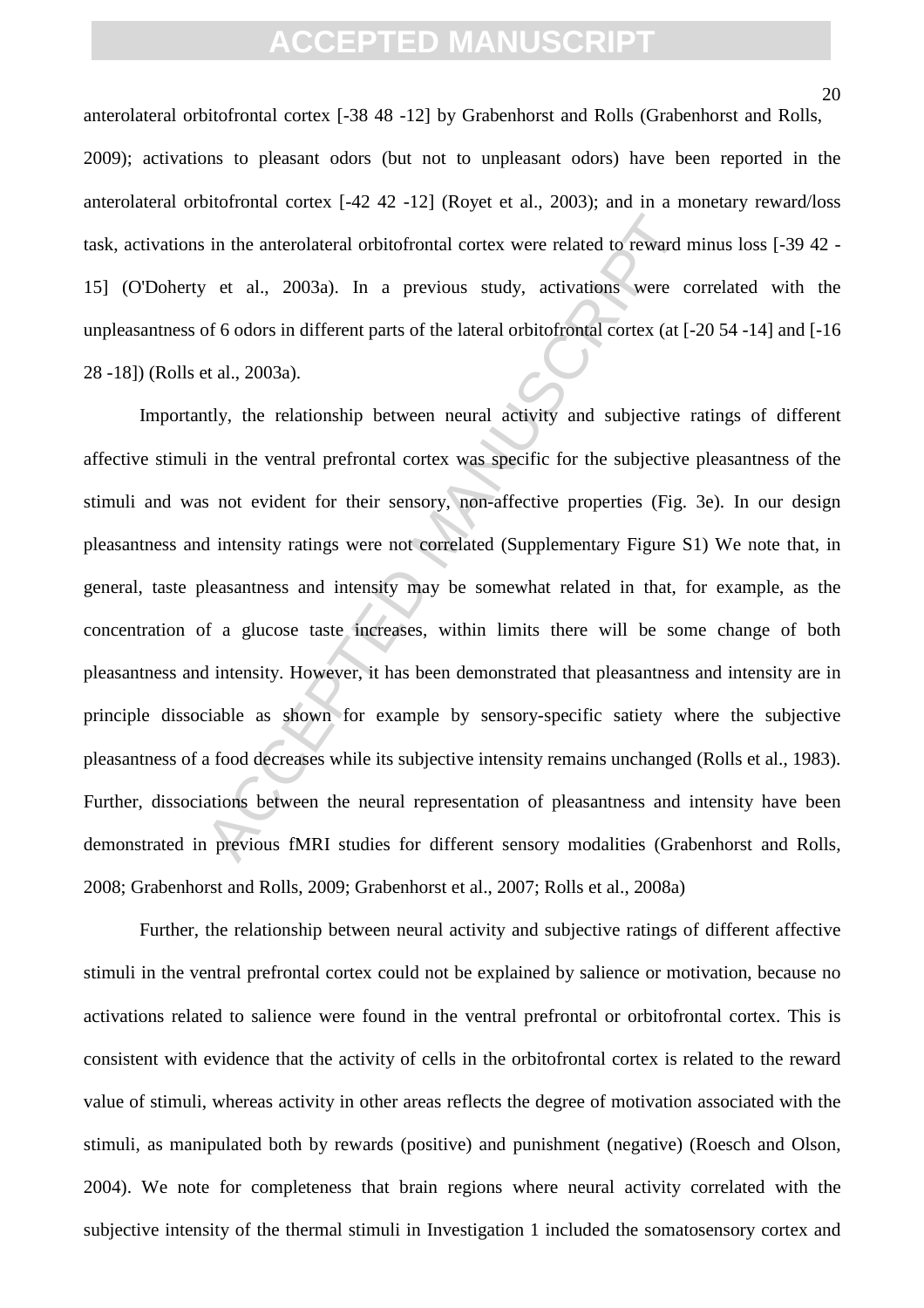the mid-posterior and anterior insular cortex (Rolls et al., 2008a). Consistently, in other studies activations produced by thermal stimuli in these brain regions were correlated with ratings of intensity (Craig et al., 2000) and pain (Baliki et al., 2009), although in these studies no separate ratings of the affective vs non-affective properties of thermal stimuli were taken.

fective vs non-affective properties of thermal stimuli were taken.<br>
genual cingulate cortex was identified in Investigation 1 as a<br>
both temperature and taste is represented, but no common active<br>
the within-group comparis The pregenual cingulate cortex was identified in Investigation 1 as a region where the pleasantness of both temperature and taste is represented, but no common activation for this region was found in the within-group comparison in Investigation 2. A correlation with subjective pleasantness was found in this region only for the flavor stimuli. There could be two reasons. First, Investigation 1 had higher statistical power because there were more trials for each stimulus. Second, Investigation 1 used a larger set of temperature stimuli which resulted in a broader range of pleasantness ratings. The pregenual cingulate cortex has connections with the ventral prefrontal area 47/12 (Petrides and Pandya, 2002), and activations in this region have been shown to track the subjective value of different rewards such as flavour (Grabenhorst et al., 2009), chocolate (Rolls and McCabe, 2007) and money (Kable and Glimcher, 2007). However, these studies did not look for peaks of activation in common for different rewards. Both area 47/12 and the pregenual cingulate cortex have connections with medial area 10 of the prefrontal cortex (Carmichael and Price, 1996). This area is involved not only in representing affective value but additionally in choice decisionmaking on the basis of value (Daw et al., 2006; Grabenhorst et al., 2008b; Rolls and Grabenhorst, 2008; Rolls et al., 2009). We suggest that information about the subjective pleasantness of different types of reward from area 47/12 and the pregenual cingulate cortex acts as an input into a decisionmaking process in medial prefrontal cortex area 10 when choices between qualitatively different rewards are required.

In Investigation 2 we found activations in common for temperature and flavor in the ventral striatum, but only when we compared both pleasant and unpleasant stimuli with neutral stimuli. It was this comparison with neutral stimuli that had been used in a previous study looking for common activations for monetary and social stimuli (Izuma et al., 2008). However, in Investigation 2 the common neural activations in the ventral striatum did not scale linearly with the subjective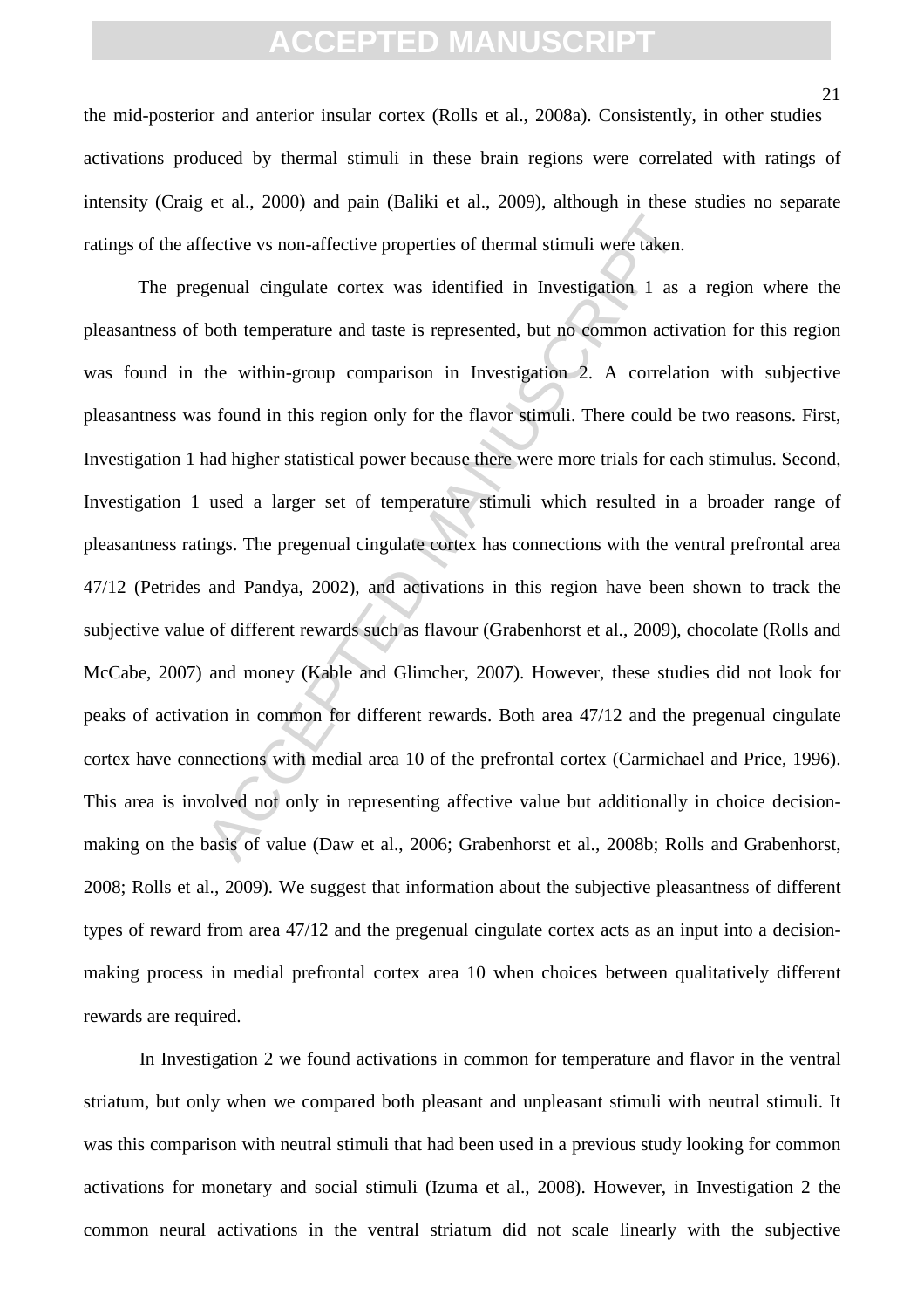pleasantness of both rewards. This is consistent with studies showing that some regions of the striatum encode the salience of monetary rewards (Zink et al., 2004) and respond to both pleasant and unpleasant salient stimuli (Jensen et al., 2007; Seymour et al., 2004).

reptualize subjective pleasantness as the subjective correlate of reported affective value of a goal for action (Rolls and Grabenhof the wanting for a stimulus (Berridge et al., 2009), can be undersuble be performed to obt We conceptualize subjective pleasantness as the subjective correlate of reward value, that is, the subjectively reported affective value of a goal for action (Rolls and Grabenhorst, 2008). We note that motivation, the wanting for a stimulus (Berridge et al., 2009), can be understood as the state in which work will be performed to obtain a goal (Rolls, 2005). (The striatum may be especially linked to wanting (Berridge et al., 2009), in that it is involved in wanting produced by well learned conditioned stimuli when behaviour is no longer under the control of the rewarding goal object, but is being performed more as a habit (Rolls, 2005).) The concept of subjective or experienced pleasantness as used in the present report is thus closely related to the concept of "experienced utility" (Kahneman et al., 1997), that is, a hedonic interpretation of utility which can be measured by reports of subjective experience. This is different from the concept of "decision utility" (Kahneman et al., 1997) which is an operational measure of value inferred from choices and is often referred to as "subjective value" (Kable and Glimcher, 2007). It will be important in future studies to investigate how the common representation of subjective pleasantness as identified in the present study is involved when subjects make economic choices about different rewards. Another strategy is to vary parametrically the expected value of an outcome, for example of a monetary reward, before a decision is made, and identify brain regions where neural activity correlates with changes in expected value as well as other parameters, including risk (Knutson and Bossaerts, 2007; Preuschoff et al., 2006). Neural correlates of expected value have been found for monetary rewards in the orbitofrontal cortex (Rolls et al., 2008b) and ventral striatum (Preuschoff et al., 2006), and for taste rewards in the orbitofrontal cortex and ventral striatum (O'Doherty et al., 2002), but to our knowledge no investigation has directly compared expected value for qualitatively different types of rewards. The present study does show effects for the pleasantness of different primary reinforcers, and this is the subjective correlate of reward magnitude (Rolls et al., 2008b).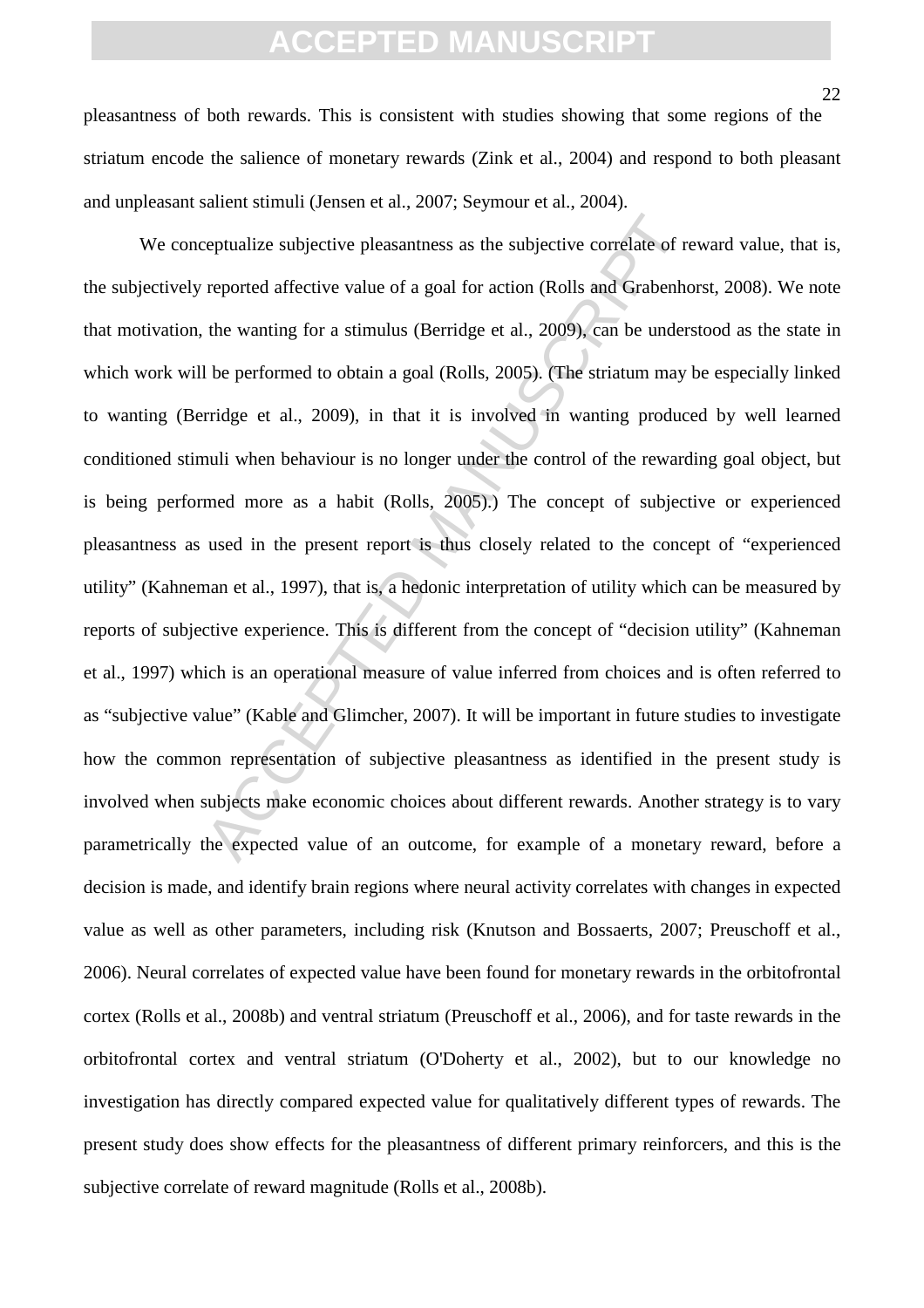It is important to note that our finding that activity in the same prefrontal cortex voxels correlates with the subjective pleasantness of different rewards does not prove that there is a common representation of reward value at the level of single neurons. A typical fMRI voxel contains as many as 5.5 million neurons (Logothetis, 2008). It is therefore not possible to use fMRI to distinguish whether there are single neurons in the ventral prefrontal cortex that encode the subjective reward value of different rewards, or whether there are different populations of neurons within the same voxels that separately encode the value of different rewards. However, part of the significance of our finding is that we have demonstrated the existence of a specific region in the human brain where neural activity reflects the subjective pleasantness of qualitatively different primary rewards.

neurons (Logothetis, 2008). It is therefore not possible to use f<br>re single neurons in the ventral prefrontal cortex that encode the<br>nt rewards, or whether there are different populations of neuro<br>rately encode the value o From a computational perspective, if the reward value of different stimuli is encoded by different populations of neurons, it would be advantageous if these neurons were located closely together in the neocortex, as this would allow for competitive interactions to occur between these neuronal populations. The reason is that connections, including those of the inhibitory interneurons, are relatively short-range, within a few mm, in the neocortex (Rolls, 2008). The competitive interactions and learning could result in neurons learning to respond to particular combinations of sensory stimuli that together produce potent reward (as in combinations of taste and odor (McCabe and Rolls, 2007), and in scaling of different rewards relative to each other (Rolls, 2005, 2008)).

With our current understanding of how decisions are made using attractor networks, it is important that different rewards compete on the same scale to win in the attractor competition (Deco and Rolls, 2006; Deco et al., 2009). Part of the significance of our findings is that they suggest that the representations in these regions are on a similar scale. However, it must be noted that the exact scaling into the decision-making attractor network will be set by the number of inputs from each source, by their firing rates, and by the strengths of the synapses that introduce the different inputs into the decision-making network (Deco and Rolls, 2006; Deco et al., 2009; Rolls, 2008). When the decision is taken, it is between different goals with different values, and the values must be on the same scale. The winner is the representation of one of the goals. In this sense, the concept investigated here is that different rewards need to be expressed on a similar scale for decision-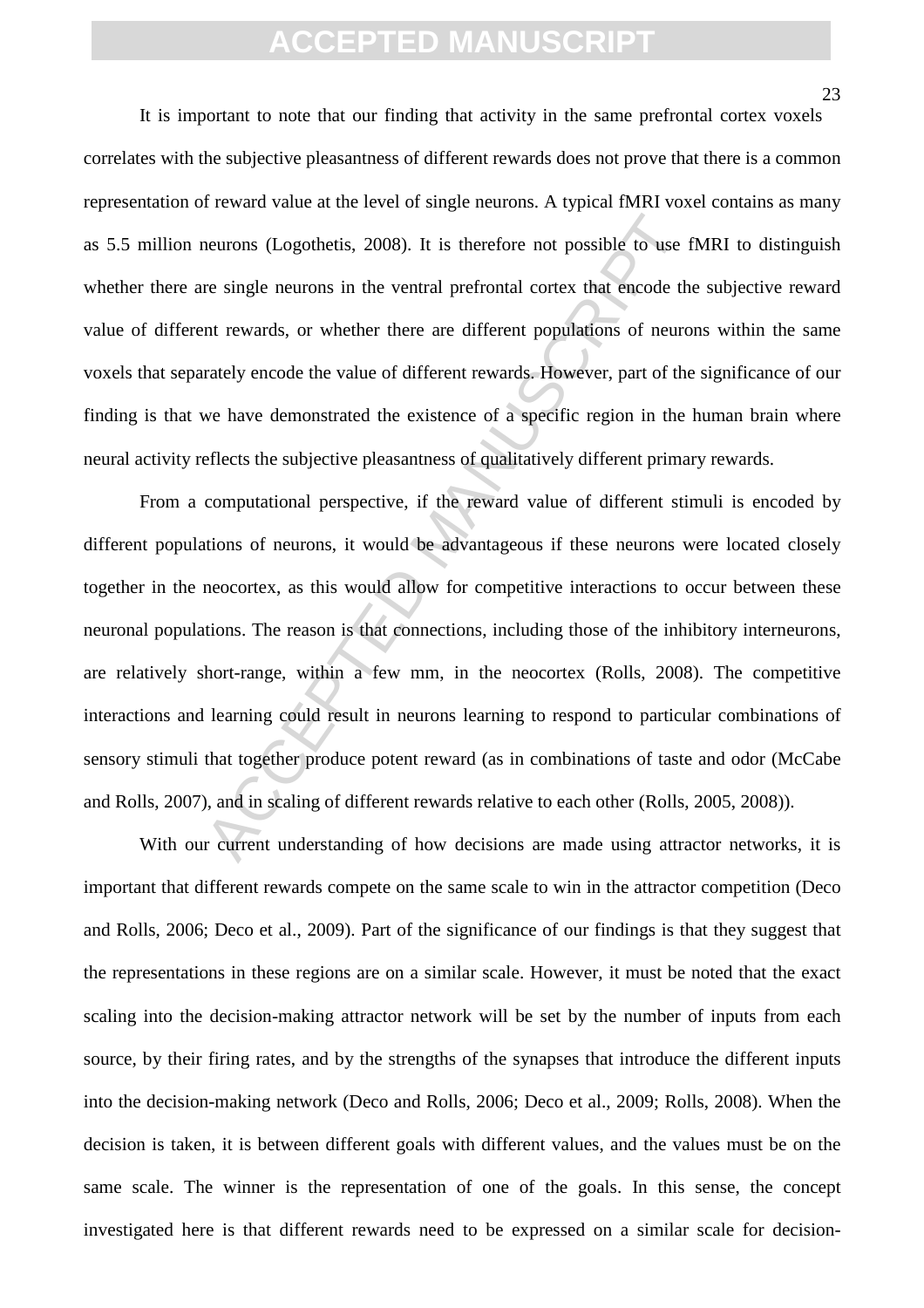ween different rewards represented close together in the cerebral<br>different rewards onto the same neuron (Deco and Rolls, 2006;<br>The evidence that different rewards are encoded by different<br>retx and related areas comes from making to operate correctly. However, this need not imply conversion into a new representation that is of a common currency of general reward (Rolls and Grabenhorst, 2008). In the decision process itself it is important to know which reward has won, and the mechanism is likely to involve competition between different rewards represented close together in the cerebral cortex, rather than convergence of different rewards onto the same neuron (Deco and Rolls, 2006; Deco et al., 2009; Rolls, 2008). The evidence that different rewards are encoded by different neurons in the orbitofrontal cortex and related areas comes from single neuron recording studies in macaques, which show that different neurons respond to the different sensory properties that define different rewards, and that the neurons in these regions represent sensory-specific satiety, the change in the pleasantness of one reward but not of other rewards after a particular reward has been consumed (Rolls, 2005; Rolls and Grabenhorst, 2008). The concept that the decision-making mechanism involves competition between different attractor networks, each representing a different reward but competing through the short-range inhibitory neurons in the cortex, is developed by Rolls and Deco (Rolls and Deco, 2010).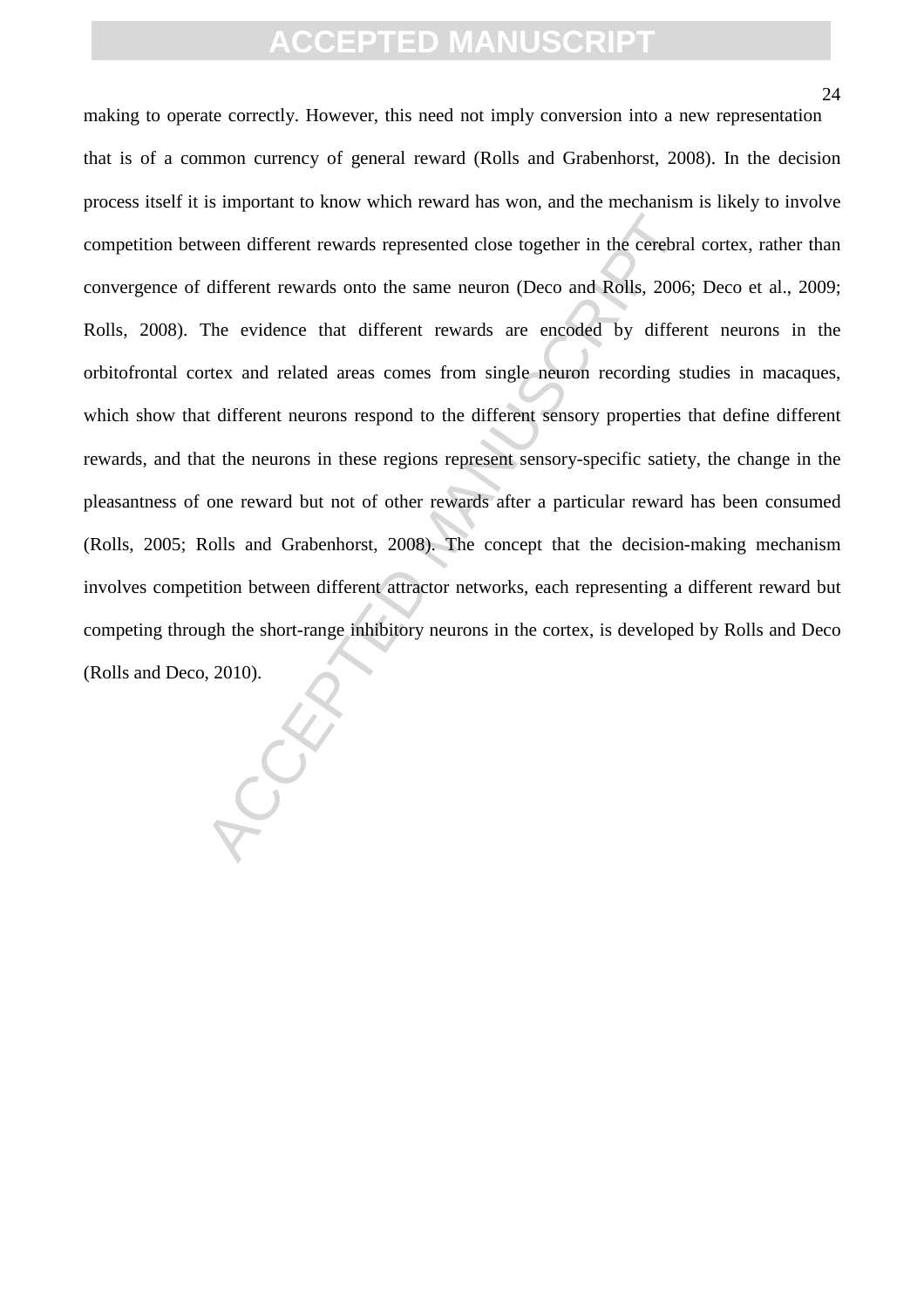#### **ACKNOWLEDGMENTS**

F.G. was supported by the Gottlieb-Daimler- and Karl Benz-Foundation and the Oxford Centre for Computational Neuroscience. The investigation was performed at the Centre for Functional Magnetic Resonance Imaging of the Brain (FMRIB) at Oxford University.

-EDMANUSCRIPT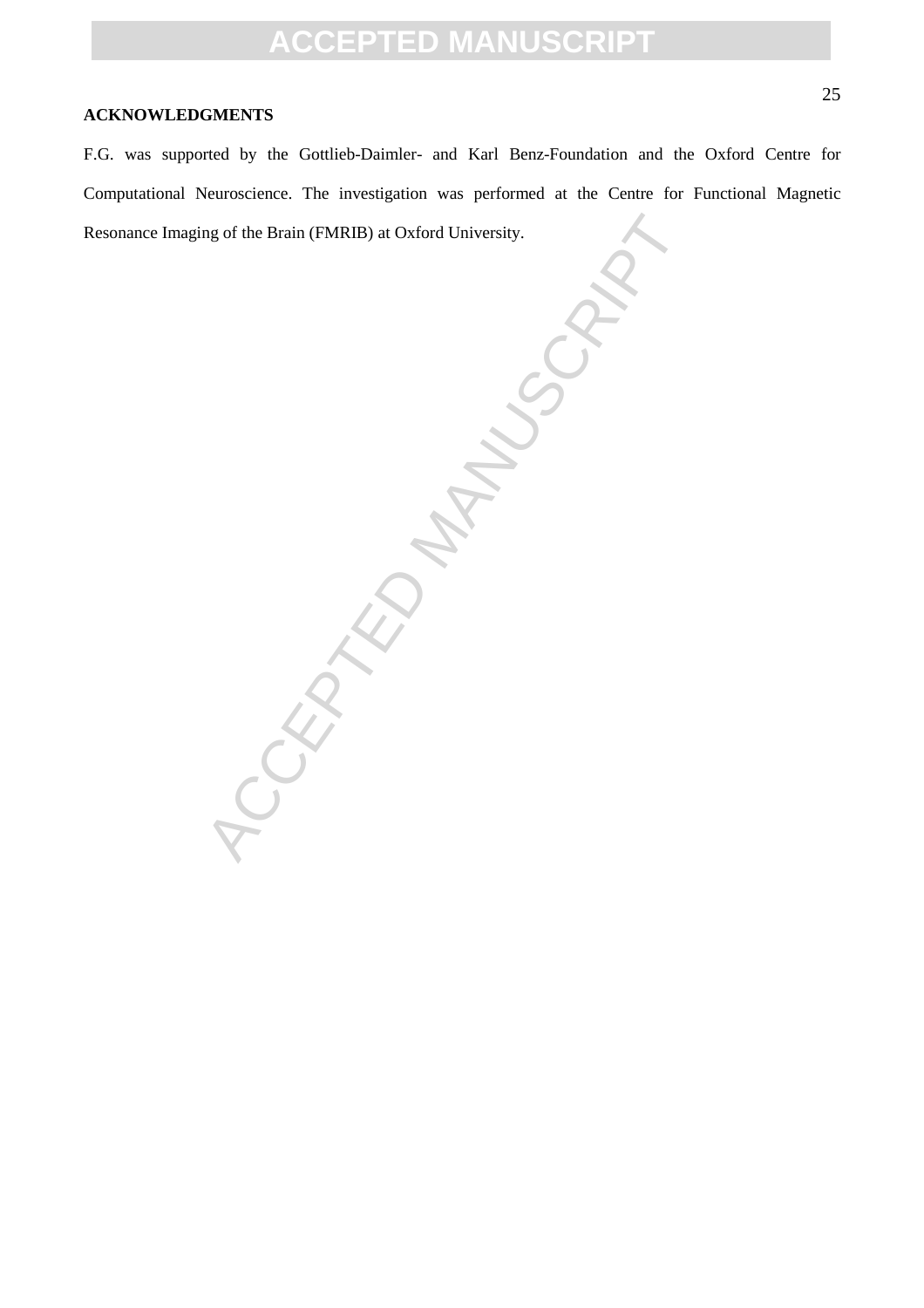#### Figure Legends

was identified in a combined group random-effects analysis based on two<br>corrected). (b) Parameter estimates (means  $\pm$  s.e.m.) from a regression<br>intensity ratings were used as regressors for neural activity. The params<br>a Fig. 1. Representation of subjective pleasantness in the ventral prefrontal cortex. (a) A region of the ventral prefrontal cortex where neural activity is correlated with subjective pleasantness ratings of both temperature and taste stimuli was identified in a combined group random-effects analysis based on two independent fMRI studies ( $p<0.001$  corrected). (b) Parameter estimates (means  $\pm$  s.e.m.) from a regression analysis where pleasantness and intensity ratings were used as regressors for neural activity. The parameter estimates can be interpreted as a measure of the effect size of the SPM correlation analysis. In the ventral prefrontal cortex there were significant effects of correlation between neural activity and the pleasantness ratings (Pleas) for both temperature and taste but no effects of correlation with the intensity ratings (Intens). (c) Correlations between the % BOLD signal change and the subjective pleasantness ratings for the temperature (r=0.84, df=15, p=4x10<sup>-4</sup>) and taste (r=0.86, df=15, p=0.0002) stimuli. (d) No correlation between the % BOLD signal change and the subjective intensity ratings for temperature (r=0.32, df=14,  $p>0.27$ ) or taste (r=-0.29, df=14, p>0.32). The correlation graphs in this figure and the following figures were produced by taking the average of the BOLD response (in % BOLD signal change) in the 3 time bins at 4, 6 and 8 s post-stimulus, on each trial, and the corresponding rating. For each subject the means were calculated in discretized ranges of the rating function (e.g. -2 to -1.75, -1.75 to -1.5 etc), and then these values were averaged across subjects.

Fig. 2. Representation of subjective pleasantness in the pregenual cingulate cortex. (a) Neural activity in the pregenual cingulate cortex is correlated with subjective pleasantness ratings of both temperature and taste stimuli ( $p<0.001$  corrected). (b) Parameter estimates (means  $\pm$  s.e.m.) from a regression analysis where pleasantness and intensity ratings were used as regressors for neural activity. In the pregenual cingulate cortex there were significant effects of correlation between neural activity and the pleasantness ratings (Pleas) for both temperature and taste but no effects of correlation with the intensity ratings (Intens). (c) Correlations between the % BOLD signal change and the subjective pleasantness ratings for the temperature  $(r=0.82,$ df=15, p=0.0001) and taste (r=0.76, df=15, p=0.002) stimuli. (d) No correlation between the % BOLD signal change and the subjective intensity ratings for temperature (r=0.10, df=14,  $p>0.73$ ) or taste (r=-0.17, df=14,  $p=0.54$ ).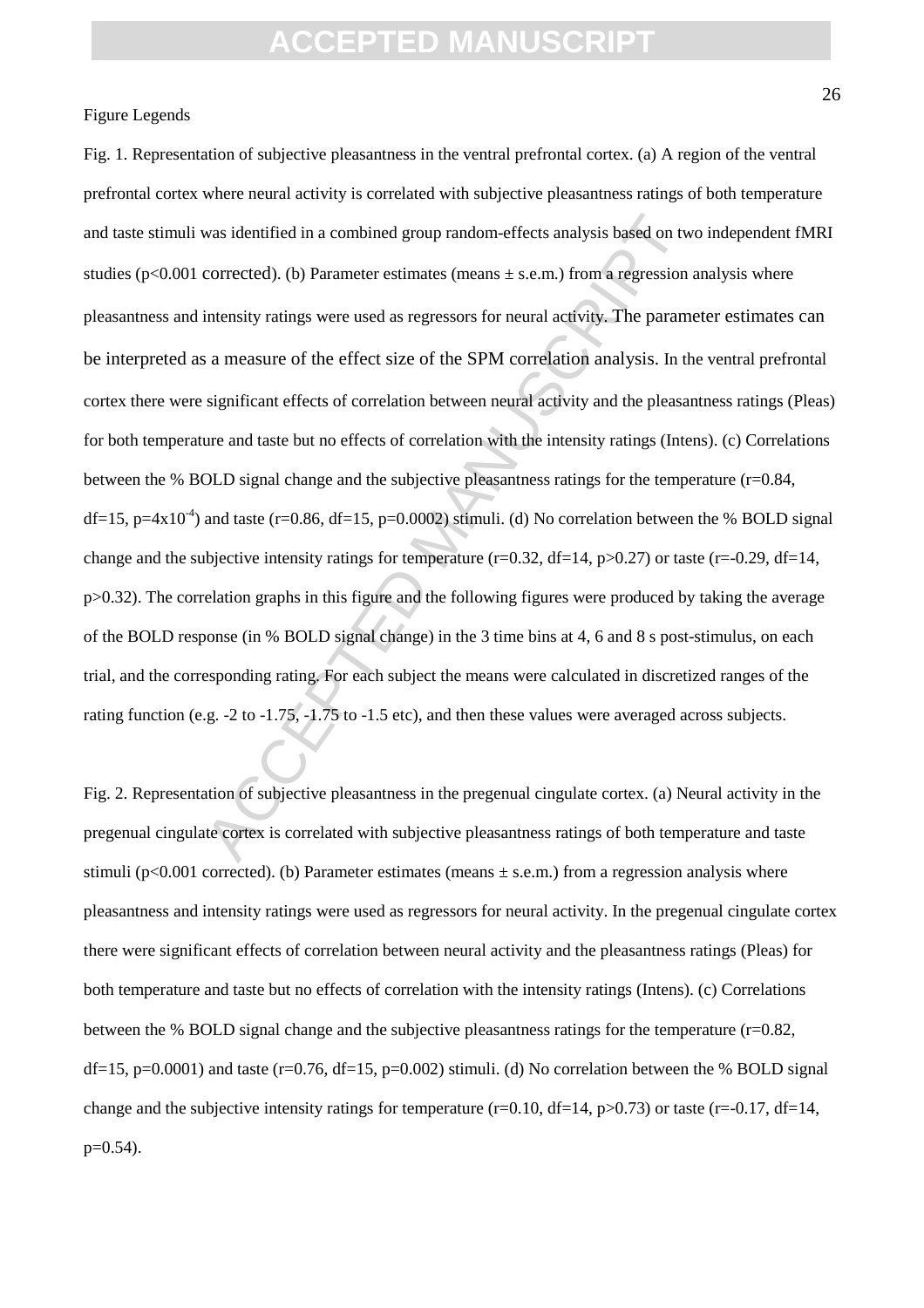esholded to show the extent of the common effect.) (b) The ventral pref<br>ow this effect as revealed by an inclusive masking analysis thresholded a<br>tes (means ± s.e.m.) from a regression analysis where pleasantness and is<br>fo Fig. 3. A common scale for subjective pleasantness in the ventral prefrontal cortex. (a) The ventral prefrontal cortex showed a common effect of correlation with the subjective pleasantness ratings for both temperature and flavor stimuli as identified by an inclusive masking analysis based on a within-subjects comparison. (Thresholded to show the extent of the common effect.) (b) The ventral prefrontal cortex was the only region to show this effect as revealed by an inclusive masking analysis thresholded at 0.005. (c) Parameter estimates (means  $\pm$  s.e.m.) from a regression analysis where pleasantness and intensity ratings were used as regressors for neural activity. In the ventral prefrontal cortex there were significant effects of correlation between neural activity and the pleasantness ratings (Pleas) for both temperature and flavor but no effects of correlation with the intensity or fattiness ratings (Intens/fatti). (d) Correlations between the % BOLD signal change and the subjective pleasantness ratings for the temperature (r=0.86, p=4x10<sup>-4</sup>) and flavor  $(r=0.74, p=0.001)$  stimuli in the ventral prefrontal cortex. The slope and intercept of the regression lines were not different for the temperature and flavor stimuli. (e) There was no correlation between the % BOLD signal change and the subjective intensity (r=-0.24, p>0.38) or fattiness (r=0.18, p>0.49) ratings. (f) Correlation between the % BOLD signal for the temperature stimuli and the % BOLD signal for the flavor stimuli ( $r =$ 0.63,  $p = 0.01$ ). The % BOLD signal was extracted for both types of stimuli for given ranges of values on the pleasantness rating scale.

Fig. 4. Average timecourses of the % BOLD signal change from the ventral prefrontal cortex for temperature (left) and flavor (right). Timecourses are color-coded according to pleasantness ratings. The timecourses in the ventral prefrontal cortex are clearly graded as a function of subjective pleasantness for both types of rewards. This effect occurs time-locked with respect to the onset of the stimuli  $(t=0s)$ .

Fig. 5. Salience coding in the striatum. (a) The caudate nucleus was more strongly activated by salient stimuli than by neutral stimuli for both temperature and flavor stimuli as shown by an inclusive masking analysis (p<0.005) between contrasts of salient (pleasant and unpleasant) temperature vs neutral temperature and salient (pleasant and unpleasant) flavor vs tasteless control solution. (b) Parameter estimates (means  $\pm$  s.e.m.) showing differential effects in the striatum between affective, salient stimuli (Affective) and neutral stimuli (Neutral) for both temperature and flavor.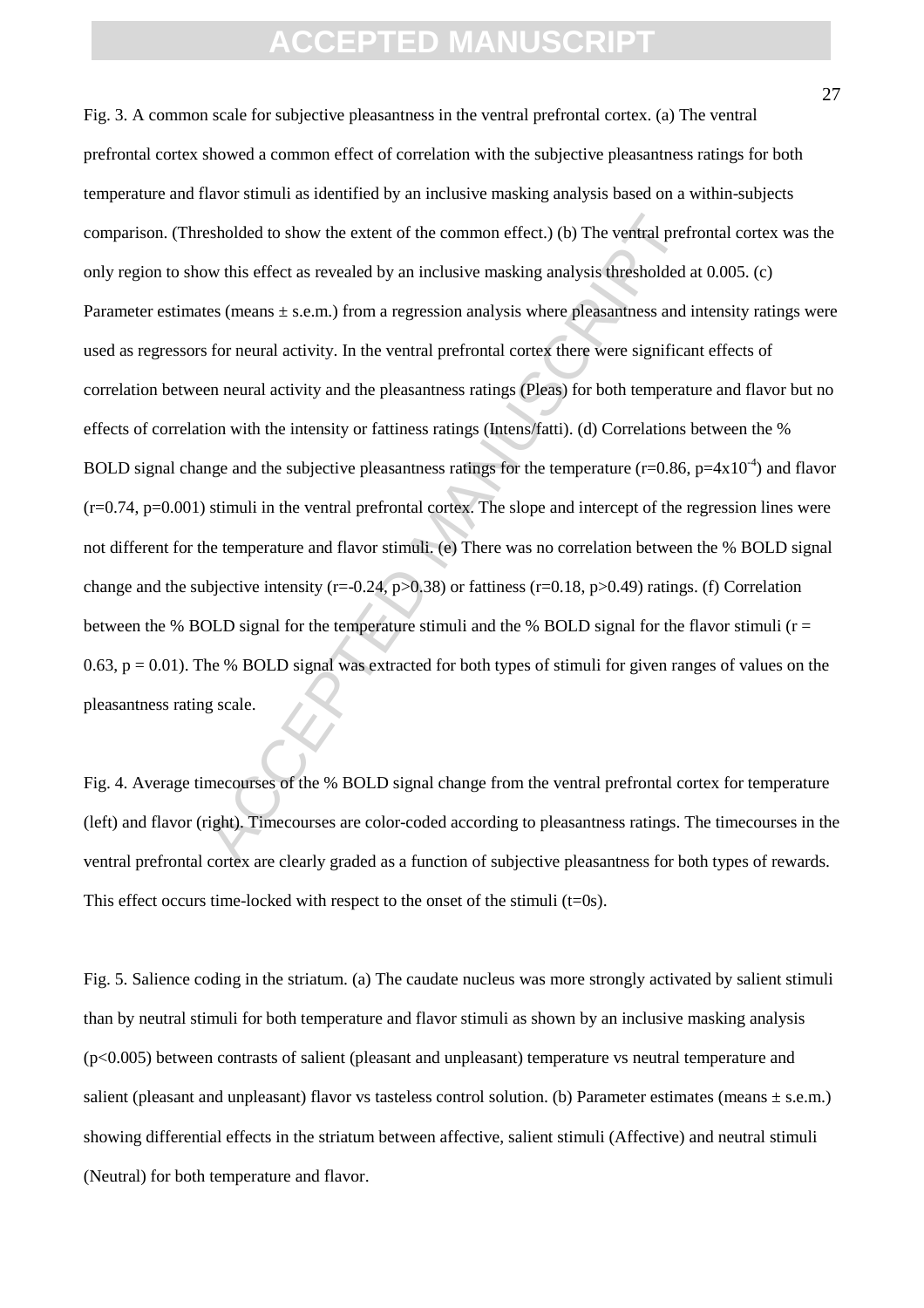#### References

Baliki, M.N., Geha, P.Y., Apkarian, A.V., 2009. Parsing pain perception between nociceptive representation and magnitude estimation. J Neurophysiol 101, 875-887.

Barbas, H., 1988. Anatomic organization of basoventral and mediodorsal visual recipient prefrontal regions in the rhesus monkey. Journal of Comparative Neurology 276, 313-342.

Bartoshuk, L.M., Cleveland, C.T., 1977. Mixtures of substances with similar tastes. A test of a psychophysical model of taste mixture interactions. Sens Processes 1, 177-186.

Bernoulli, J., 1738 / 1954. Exposition of a new theory on the measurement of risk. Econometrica 22, 23-36.

Berridge, K.C., Robinson, T.E., Aldridge, J.W., 2009. Dissecting components of reward: 'liking', 'wanting', and learning. Curr Opin Pharmacol 9, 65-73.

Cabanac, M., 1992. Pleasure: the common currency. J Theor Biol 155, 173-200.

Carmichael, S.T., Price, J.L., 1995. Sensory and premotor connections of the orbital and medial prefrontal cortex of macaque monkeys. Journal of Comparative Neurology 363, 642-664.

Carmichael, S.T., Price, J.L., 1996. Connectional networks within the orbital and medial prefrontal cortex of macaque monkeys. Journal of Comparative Neurology 371, 179-207.

Collins, D.L., Neelin, P., Peters, T.M., Evans, A.C., 1994. Automatic 3D intersubject registration of MR volumetric data in standardized Talairach space. J Comput Assist Tomogr 18, 192-205.

Craig, A.D., Chen, K., Bandy, D., Reiman, E.M., 2000. Thermosensory activation of insular cortex. Nat Neurosci 3, 184-190.

Critchley, H.D., Rolls, E.T., 1996. Hunger and satiety modify the responses of olfactory and visual neurons in the primate orbitofrontal cortex. J Neurophysiol 75, 1673-1686.

Daw, N.D., O'Doherty, J.P., Dayan, P., Seymour, B., Dolan, R.J., 2006. Cortical substrates for exploratory decisions in humans. Nature 441, 876-879.

de Araujo, I.E.T., Kringelbach, M.L., Rolls, E.T., Hobden, P., 2003a. The representation of umami taste in the human brain. J Neurophysiol 90, 313-319.

Pha, P.Y., Apkarian, A.V., 2009. Parsing pain perception between<br>
and magnitude estimation. J Neurophysiol 101, 875-887.<br>
8. Anatomic organization of basoventral and mediodorsal visual resus monkey. Journal of Comparative de Araujo, I.E.T., Rolls, E.T., Kringelbach, M.L., McGlone, F., Phillips, N., 2003b. Taste-olfactory convergence, and the representation of the pleasantness of flavour, in the human brain. European Journal of Neuroscience 18, 2059-2068.

de Araujo, I.E.T., Rolls, E.T., Velazco, M.I., Margot, C., Cayeux, I., 2005. Cognitive modulation of olfactory processing. Neuron 46, 671-679.

Deco, G., Rolls, E.T., 2006. Decision-making and Weber's Law: a neurophysiological model. European Journal of Neuroscience 24, 901-916.

Deco, G., Rolls, E.T., Romo, R., 2009. Stochastic dynamics as a principle of brain function. Prog Neurobiol 88, 1-16.

Eickhoff, S.B., Stephan, K.E., Mohlberg, H., Grefkes, C., Fink, G.R., Amunts, K., Zilles, K., 2005. A new SPM toolbox for combining probabilistic cytoarchitectonic maps and functional imaging data. Neuroimage 25, 1325-1335.

Friston, K.J., Worsley, K.J., Frackowiak, R.S.J., Mazziotta, J.C., Evans, A.C., 1994. Assessing the significance of focal activations using their spatial extent. Human Brain Mapping 1, 214-220. Genovese, C.R., Lazar, N.A., Nichols, T., 2002. Thresholding of statistical maps in functional neuroimaging using the false discovery rate. Neuroimage 15, 870-878.

Gottfried, J.A., O'Doherty, J., Dolan, R.J., 2002. Appetitive and aversive olfactory learning in humans studied using event-related functional magnetic resonance imaging. J Neurosci 22, 10829- 10837.

Gottfried, J.A., O'Doherty, J., Dolan, R.J., 2003. Encoding predictive reward value in human amygdala and orbitofrontal cortex. Science 301, 1104-1107.

Grabenhorst, F., Rolls, E.T., 2008. Selective attention to affective value alters how the brain processes taste stimuli. European Journal of Neuroscience 27, 723-729.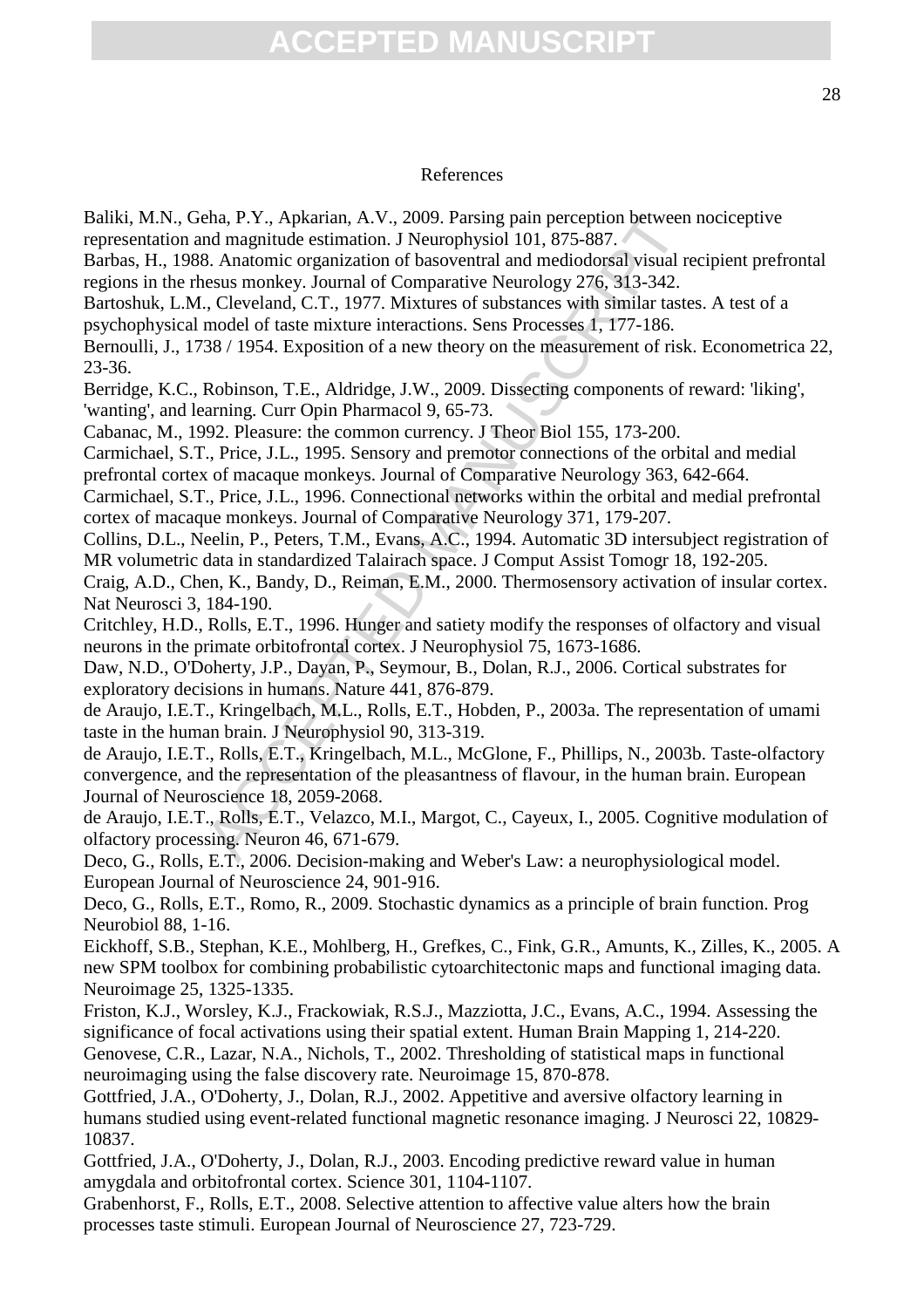Grabenhorst, F., Rolls, E.T., 2009. Different representations of relative and absolute value in the human brain. Neuroimage 48, 258-268.

Grabenhorst, F., Rolls, E.T., Bilderbeck, A., 2008a. How cognition modulates affective responses to taste and flavor: top down influences on the orbitofrontal and pregenual cingulate cortices. Cerebral Cortex 18, 1549-1559.

Grabenhorst, F., Rolls, E.T., Margot, C., da Silva, M.A.A.P., Velazco, M.I., 2007. How pleasant and unpleasant stimuli combine in different brain regions: odor mixtures. Journal of Neuroscience 27, 13532-13540.

Grabenhorst, F., Rolls, E.T., Parris, B.A., 2008b. From affective value to decision-making in the prefrontal cortex. European Journal of Neuroscience 28, 1930-1939.

Grabenhorst, F., Rolls, E.T., Parris, B.A., D'Souza, A., 2009. How the brain represents the reward value of fat in the mouth. Cerebral Cortex Epub 14 August 2009.

Izuma, K., Saito, D.N., Sadato, N., 2008. Processing of social and monetary rewards in the human striatum. Neuron 58, 284-294.

Jensen, J., Smith, A.J., Willeit, M., Crawley, A.P., Mikulis, D.J., Vitcu, I., Kapur, S., 2007. Separate brain regions code for salience vs. valence during reward prediction in humans. Hum Brain Mapp 28, 294-302.

Kable, J.W., Glimcher, P.W., 2007. The neural correlates of subjective value during intertemporal choice. Nat Neurosci 10, 1625-1633.

Kahneman, D., Wakker, P.P., Sarin, R., 1997. Back to Bentham? - Explorations of experienced utility. Quarterly Journal of Economics 112, 375-405.

Knutson, B., Bossaerts, P., 2007. Neural antecedents of financial decisions. J Neurosci 27, 8174- 8177.

Kringelbach, M.L., O'Doherty, J., Rolls, E.T., Andrews, C., 2003. Activation of the human orbitofrontal cortex to a liquid food stimulus is correlated with its subjective pleasantness. Cerebral Cortex 13, 1064-1071.

Rolls, E.T., Margot, C., da Silva, M.A.A.P., Velazco, M.L. 2007.<br>
uli combine in different brain regions: odor mixtures. Jonrnal of N<br>
Rolls, E.T., Parris, B.A., 2008b. From affective value to decision<br>
c. European Journal Logothetis, N.K., 2008. What we can do and what we cannot do with fMRI. Nature 453, 869-878. McCabe, C., Rolls, E.T., 2007. Umami: a delicious flavor formed by convergence of taste and olfactory pathways in the human brain. European Journal of Neuroscience 25, 1855-1864.

McCabe, C., Rolls, E.T., Bilderbeck, A., McGlone, F., 2008. Cognitive influences on the affective representation of touch and the sight of touch in the human brain. Social, Cognitive and Affective Neuroscience 3, 97-108.

McFarland, D.J., Sibly, R.M., 1975. The behavioural final common path. Philos Trans R Soc Lond B Biol Sci 270, 265-293.

Montague, P.R., Berns, G.S., 2002. Neural economics and the biological substrates of valuation. Neuron 36, 265-284.

O'Doherty, J., Critchley, H., Deichmann, R., Dolan, R.J., 2003a. Dissociating valence of outcome from behavioral control in human orbital and ventral prefrontal cortices. J Neurosci 23, 7931-7939. O'Doherty, J.P., 2004. Reward representations and reward-related learning in the human brain: insights from neuroimaging. Curr Opin Neurobiol 14, 769-776.

O'Doherty, J.P., Buchanan, T.W., Seymour, B., Dolan, R.J., 2006. Predictive neural coding of reward preference involves dissociable responses in human ventral midbrain and ventral striatum. Neuron 49, 157-166.

O'Doherty, J.P., Dayan, P., Friston, K., Critchley, H., Dolan, R.J., 2003b. Temporal difference models and reward-related learning in the human brain. Neuron 38, 329-337.

O'Doherty, J.P., Deichmann, R., Critchley, H.D., Dolan, R.J., 2002. Neural responses during anticipation of a primary taste reward. Neuron 33, 815-826.

Olausson, H., 2008. The neurophysiology of CT-afferents. Neuroscience and Biobehavioural Reviews.

Padoa-Schioppa, C., Assad, J.A., 2006. Neurons in the orbitofrontal cortex encode economic value. Nature 441, 223-226.

Padoa-Schioppa, C., Assad, J.A., 2008. The representation of economic value in the orbitofrontal cortex is invariant for changes of menu. Nat Neurosci 11, 95-102.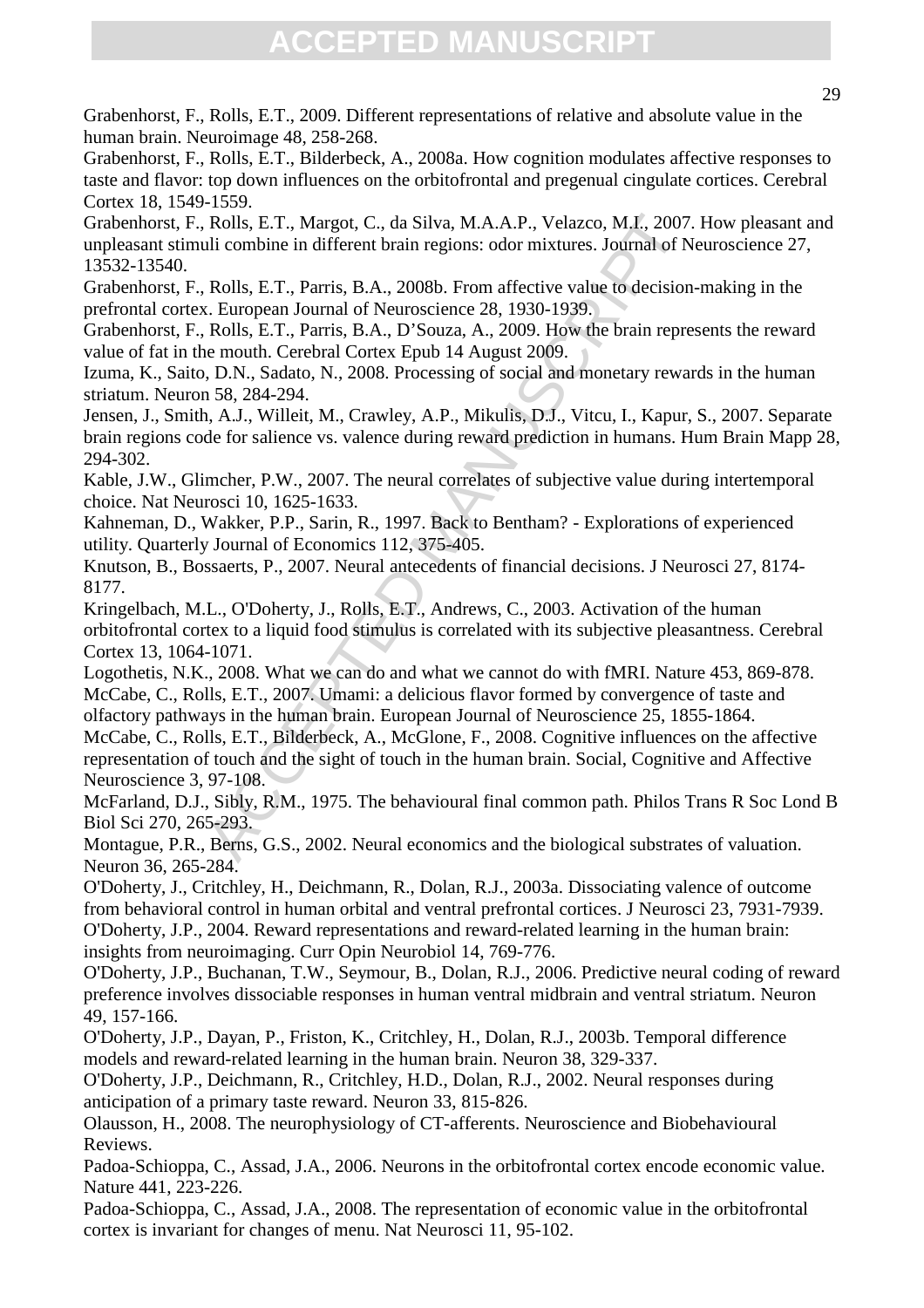Petrides, M., Pandya, D.N., 2002. Comparative cytoarchitectonic analysis of the human and the macaque ventrolateral prefrontal cortex and corticocortical connection patterns in the monkey. Eur J Neurosci 16, 291-310.

Preuschoff, K., Bossaerts, P., Quartz, S.R., 2006. Neural differentiation of expected reward and risk in human subcortical structures. Neuron 51, 381-390.

Roesch, M.R., Olson, C.R., 2004. Neuronal activity related to reward value and motivation in primate frontal cortex. Science 304, 307-310.

Rolls, E.T., 1999. The Brain and Emotion. Oxford University Press, Oxford.

Rolls, E.T., 2005. Emotion Explained. Oxford University Press, Oxford.

Rolls, E.T., 2007. Sensory processing in the brain related to the control of food intake. Proceedings of the Nutrition Society 66, 96-112.

Rolls, E.T., 2008. Memory, Attention, and Decision-Making: A Unifying Computational Neuroscience Approach. Oxford University Press, Oxford.

Rolls, E.T., Baylis, L.L., 1994. Gustatory, olfactory, and visual convergence within the primate orbitofrontal cortex. Journal of Neuroscience 14, 5437-5452.

Rolls, E.T., Deco, G., 2010. The Noisy Brain: Stochastic Dynamics as a Principle of Brain Function. Oxford University Press, Oxford.

Rolls, E.T., Grabenhorst, F., 2008. The orbitofrontal cortex and beyond: from affect to decisionmaking. Prog Neurobiol 86, 216-244.

Rolls, E.T., Grabenhorst, F., Parris, B.A., 2008a. Warm pleasant feelings in the brain. Neuroimage 41, 1504-1513.

Rolls, E.T., Grabenhorst, F., Parris, B.A., 2009. Neural systems underlying decisions about affective odors. J Cogn Neurosci Epub 25 March.

Rolls, E.T., Kringelbach, M.L., de Araujo, I.E.T., 2003a. Different representations of pleasant and unpleasant odors in the human brain. European Journal of Neuroscience 18, 695-703.

Rolls, E.T., McCabe, C., 2007. Enhanced affective brain representations of chocolate in cravers vs non-cravers. European Journal of Neuroscience 26, 1067-1076.

Dlson, C.R., 2004. Neuronal activity related to reward value and m<br>cortex. Science 304, 307-310.<br>9. The Brain and Emotion. Oxford University Press, Oxford.<br>5. Emotion Explained. Oxford University Press, Oxford.<br>5. Emotion Rolls, E.T., McCabe, C., Redoute, J., 2008b. Expected value, reward outcome, and temporal difference error representations in a probabilistic decision task. Cerebral Cortex 18, 652-663. Rolls, E.T., O'Doherty, J., Kringelbach, M.L., Francis, S., Bowtell, R., McGlone, F., 2003b.

Representations of pleasant and painful touch in the human orbitofrontal and cingulate cortices. Cerebral Cortex 13, 308-317.

Rolls, E.T., Rolls, B.J., Rowe, E.A., 1983. Sensory-specific and motivation-specific satiety for the sight and taste of food and water in man. Physiology and Behavior 30, 185-192.

Rolls, E.T., Sienkiewicz, Z.J., Yaxley, S., 1989. Hunger modulates the responses to gustatory stimuli of single neurons in the caudolateral orbitofrontal cortex of the macaque monkey. European Journal of Neuroscience 1, 53-60.

Royet, J.P., Plailly, J., Delon-Martin, C., Kareken, D.A., Segebarth, C., 2003. fMRI of emotional responses to odors: influence of hedonic valence and judgment, handedness, and gender. Neuroimage 20, 713-728.

Royet, J.P., Zald, D., Versace, R., Costes, N., Lavenne, F., Koenig, O., Gervais, R., 2000. Emotional responses to pleasant and unpleasant olfactory, visual, and auditory stimuli: a positron emission tomography study. J Neurosci 20, 7752-7759.

Seymour, B., O'Doherty, J.P., Dayan, P., Koltzenburg, M., Jones, A.K., Dolan, R.J., Friston, K.J., Frackowiak, R.S., 2004. Temporal difference models describe higher-order learning in humans. Nature 429, 664-667.

Wilson, J.L., Jenkinson, M., Araujo, I.E.T., Kringelbach, M.L., Rolls, E.T., Jezzard, P., 2002. Fast, fully automated global and local magnetic field optimisation for fMRI of the human brain. Neuroimage 17, 967-976.

Yaxley, S., Rolls, E.T., Sienkiewicz, Z.J., 1990. Gustatory responses of single neurons in the insula of the macaque monkey. J Neurophysiol 63, 689-700.

Zink, C.F., Pagnoni, G., Martin-Skurski, M.E., Chappelow, J.C., Berns, G.S., 2004. Human striatal responses to monetary reward depend on saliency. Neuron 42, 509-517.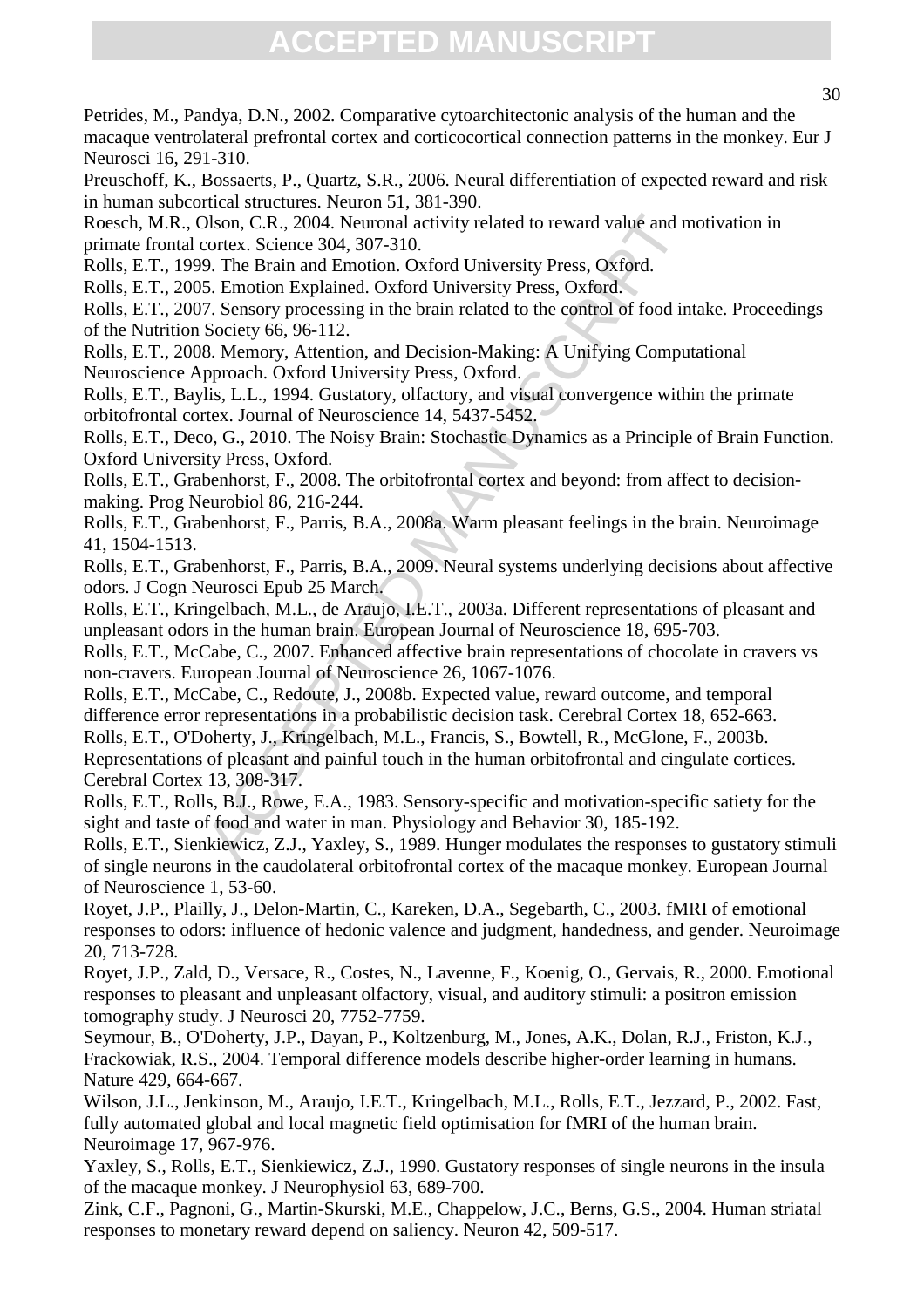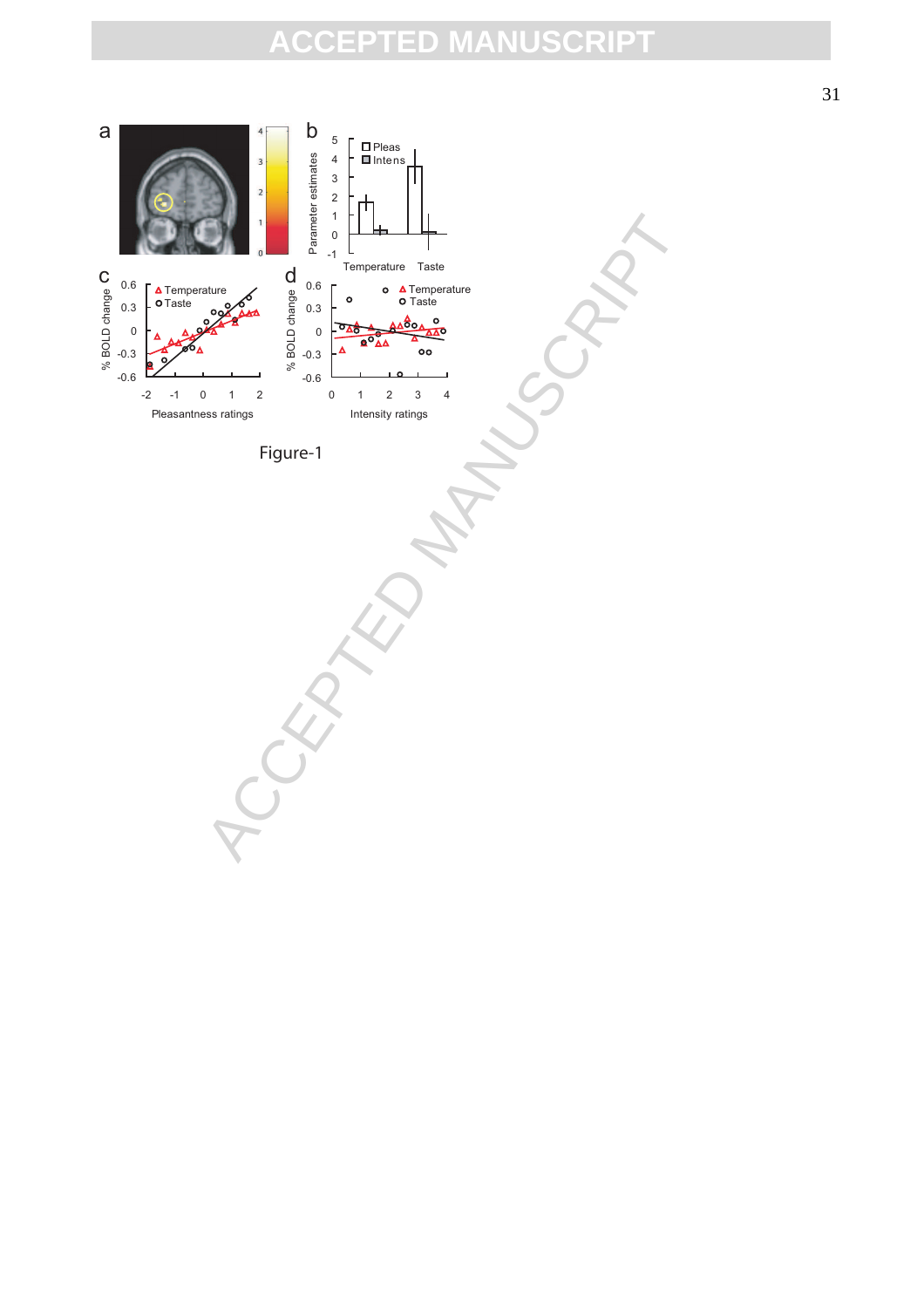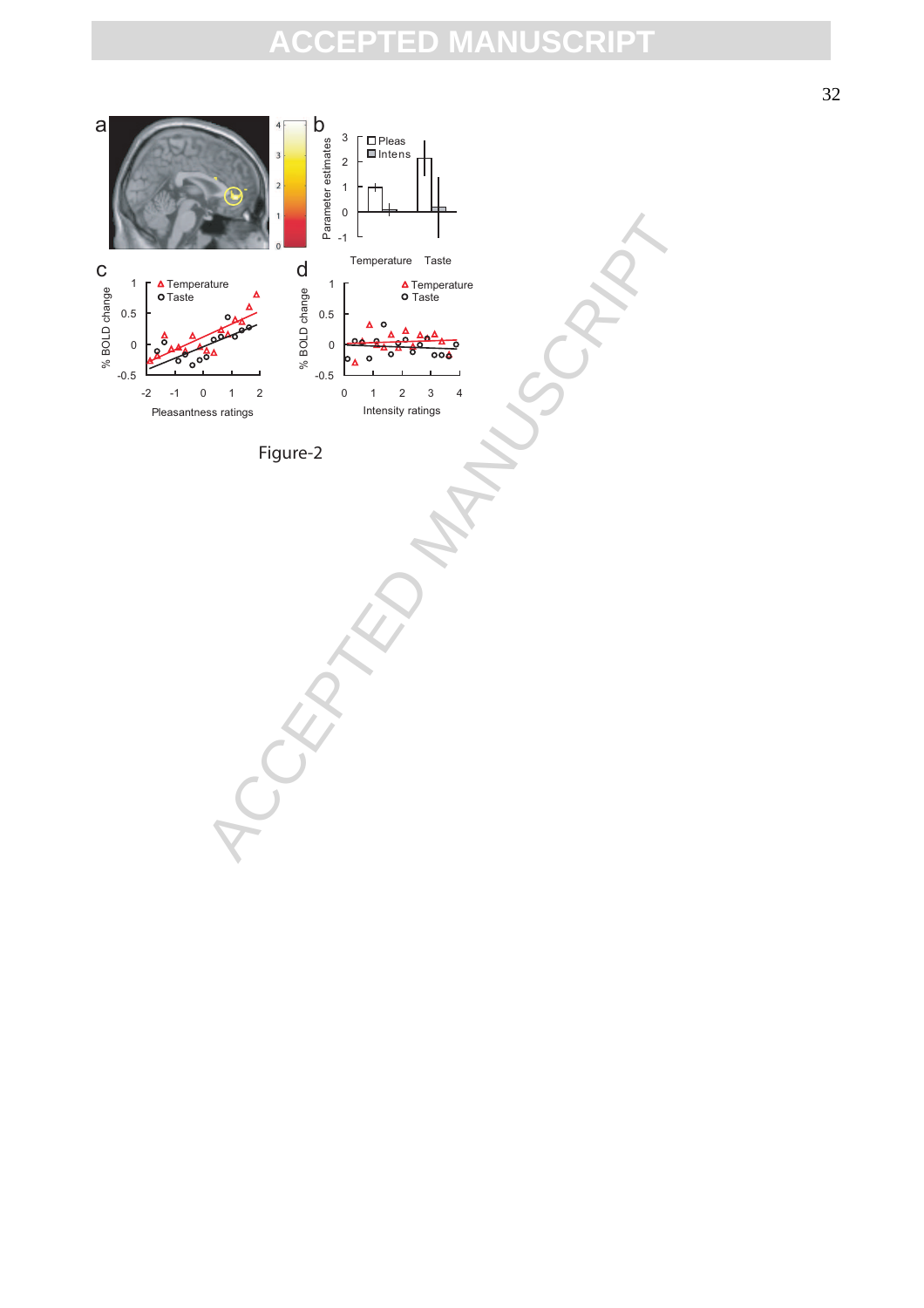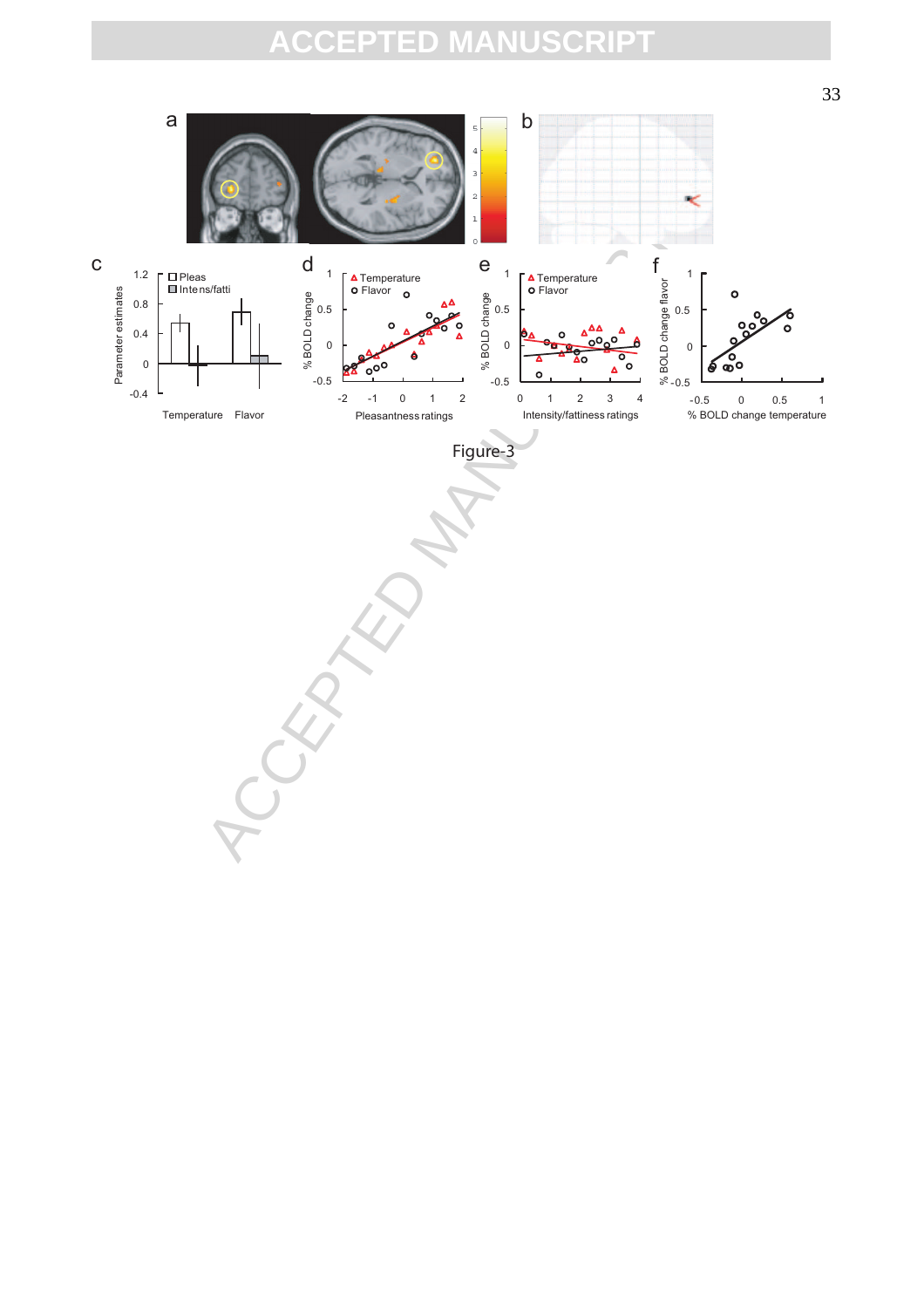